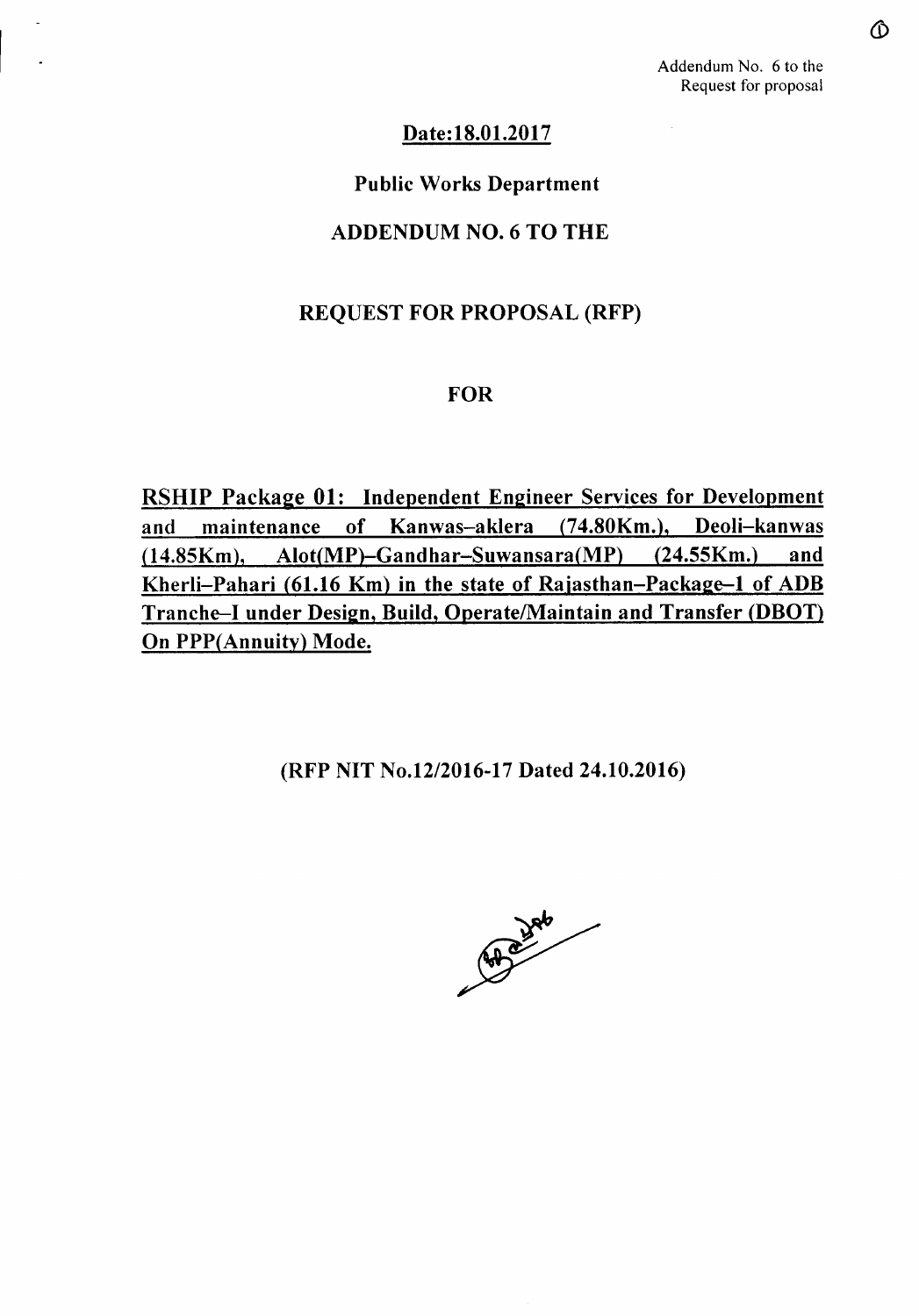(2)

### Date 18.01.2017

The following is the addition/deletion in the RFP for RSHIP Package 01: Independent Engineer Services for Development and maintenance of Kanwas-aklera (74.80Km.), Deolikanwas (14.85Km), Alot(MP)-Gandhar-Suwansara (MP) (24.55Km.) and Kherli-Pahari(61.16 Km) in the state of Rajasthan-Package-l of ADB Tranche-I under Design, Build, Operate/Maintain and Transfer (DBOT) On PPP(Annuity) Mode.

The deletions from the earlier text of the RFP are indicated as strikethroughs and additions from the earlier text of the RFP are indicated as underlined.

| S.<br>N <sub>0</sub> | <b>Clause No</b> |           |                                                                                                                                                                                                                                               | <b>Provision of the Request for Proposal</b>                                                                                                                                                                                                                                                    |                                                                                                                                                                                                                              |
|----------------------|------------------|-----------|-----------------------------------------------------------------------------------------------------------------------------------------------------------------------------------------------------------------------------------------------|-------------------------------------------------------------------------------------------------------------------------------------------------------------------------------------------------------------------------------------------------------------------------------------------------|------------------------------------------------------------------------------------------------------------------------------------------------------------------------------------------------------------------------------|
| $\mathbf{1}$         | Section-1        |           | <b>Experience of the firm in last 7 years</b>                                                                                                                                                                                                 |                                                                                                                                                                                                                                                                                                 |                                                                                                                                                                                                                              |
|                      | Clause-11<br>(A) | S.<br>No. | <b>Preparation of DPR</b><br>Project<br>(NH/SH/Equivalent)                                                                                                                                                                                    | Project<br>Supervision/IC<br>(NH/SH/Equivale<br>nt)                                                                                                                                                                                                                                             | <b>Annual Turnover***</b>                                                                                                                                                                                                    |
|                      |                  | $1(a)$ .  | The firm should have<br>minimum experience of<br>preparation of Detailed<br>Project Report of 2/4-<br>laning project of<br>aggregate length equal<br>to 350Km or more of<br>project length of similar<br>category for which RFP<br>is invited | firm<br>should<br>The<br>haveminimum<br>experience<br>of<br>Project<br>Supervision/IC<br>$\circ$ of $\circ$<br>2/4-laning project<br>of<br>length<br>aggregate<br>equal<br>to<br>530 km. or more of<br>project length of<br>similar<br>category for which<br><b>RFP</b><br><i>is</i><br>invited | Annual<br>turnover<br>(updated<br>average<br>of<br>last<br>5<br>years or in each of<br>preceding<br>the<br>two<br>years) of the firm from<br>consultancy<br>business<br>should beequal to or<br>more than 6.12 Cr.<br>OfTPC. |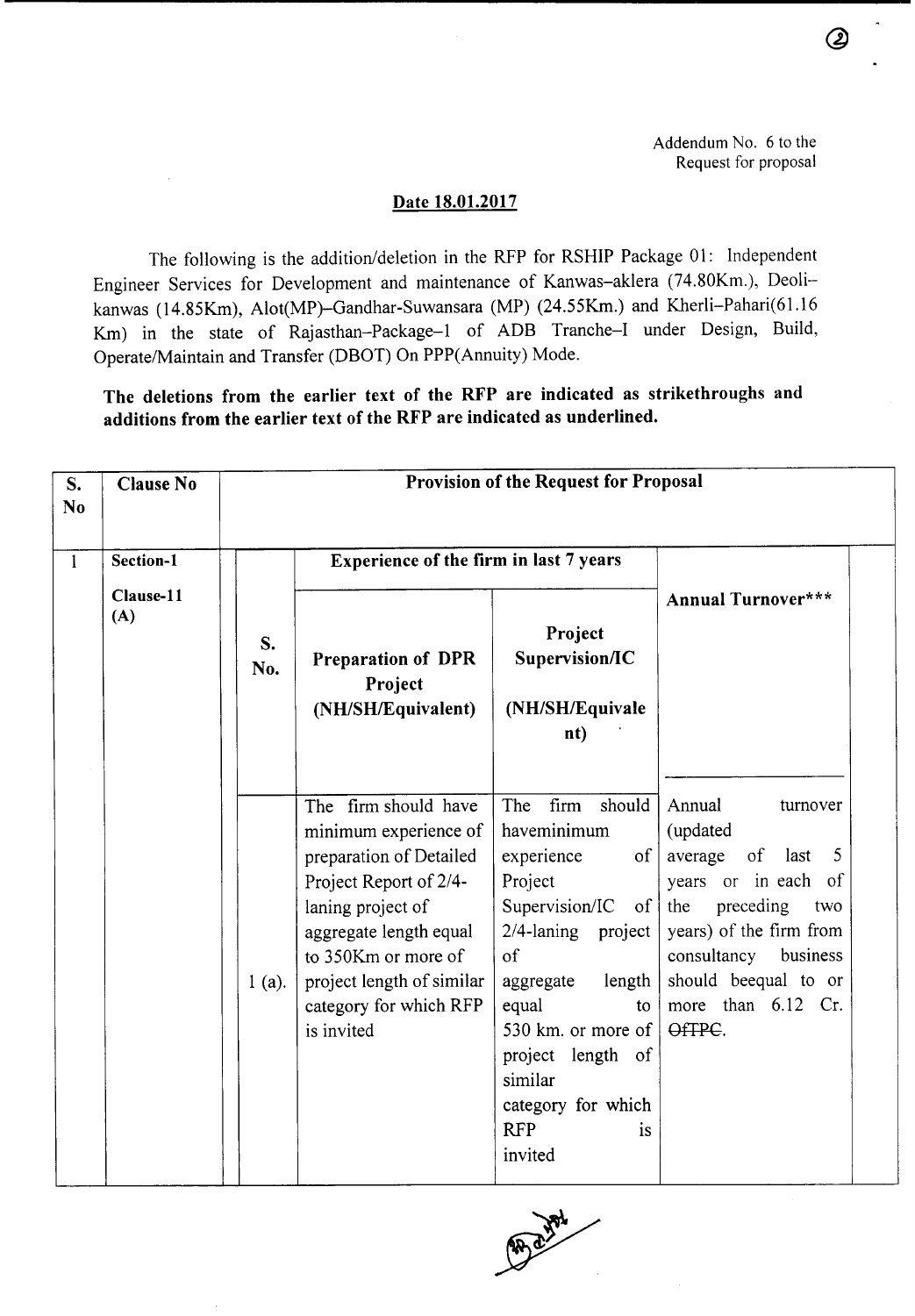| $\overline{4}$ | Section-2<br>Clause 3.4          | For each such substitution up to 2 replacements. In case during negotiations, more than<br>two replacements are sought by the H1 or-L1 consultant, his proposal shall be |
|----------------|----------------------------------|--------------------------------------------------------------------------------------------------------------------------------------------------------------------------|
|                | $(ix)$ Page-13                   | considered as Non-Responsive. In such case the combined score of next five top firms,                                                                                    |
|                |                                  | meeting the non-conflict condition shall be evaluated to arrive at new H1 or L1. In                                                                                      |
|                |                                  | case when less than five firms are available, the next highest scoring firm shall be                                                                                     |
|                |                                  | considered as H1 or L+.                                                                                                                                                  |
| 5              | Section-2                        | The technical proposal must not include any financial information.                                                                                                       |
|                | Clause 3.5                       | Part-2: Financial Proposal                                                                                                                                               |
|                | and 3.6 Page                     | attached on<br>Your Financial Proposal must be strictly using the formats                                                                                                |
|                | 14                               | www.eproc.rajasthan.gov.in.in section 5 of RFP                                                                                                                           |
| 6              | Section-2                        | Consultants should express the price of their services in the Local currency                                                                                             |
|                | Clause 3.8                       | (Indian Rupees) only. The Client may require consultants to state the portion of their                                                                                   |
|                | Page 14                          | price representing local cost in the national currency if so indicated in the Data Sheet.                                                                                |
| $\overline{7}$ | Section-2                        | You must submit one 'ORIGINAL' proposal only in accordance with "procedure                                                                                               |
|                | Clause 4.3                       | under e-tendering" defined in the RFP. The Technical Proposal (Hard Bound) should                                                                                        |
|                | Page-15                          | be enclosed in an envelope which should be marked as "Part 1 Technical                                                                                                   |
|                |                                  | Proposal" and be submitted as mentioned in Section-1 para 18. The copy in electronic                                                                                     |
|                |                                  | form must also be uploaded on www.eproc.rajasthan.gov.in. The Financial Proposal                                                                                         |
|                |                                  | should be submitted only in Electronic Form. No hard copy of the Financial Proposal is                                                                                   |
|                |                                  | to be submitted.                                                                                                                                                         |
| 8              | Section-2                        | More than two replacements are sought by the H-1 or L-1 consultant, his proposal shall                                                                                   |
|                | Clause 6.6                       | be considered as Non-Responsive. In such case the combined score of next five top                                                                                        |
|                | Page-17                          | firms, meeting the non-conflict condition shall be evaluated to arrive at new H-1 or $L$ -                                                                               |
|                |                                  | 4. In case less than five firms are available, the next highest scoring firm shall be                                                                                    |
|                |                                  | considered as $H-1$ or $L-1$ .                                                                                                                                           |
| 9              | Section-2                        | DSC should be in the name of the authorized signatory as authorized in Appendix III                                                                                      |
|                | <b>Clause</b>                    | of this RFP. It should be in corporate capacity (that is in Bidder capacity / in case of JV                                                                              |
|                | 8.1.2Page-18                     | in the Lead Member capacity, as applicable). The Bidder shall submit document in                                                                                         |
|                |                                  | support of the class III DSC.                                                                                                                                            |
|                |                                  |                                                                                                                                                                          |
| 10             | Section-2<br><b>Clause 8.2.1</b> | Financial proposal as per format prescribed atwww.eproc.rajasthan.gov.inSECTION-5                                                                                        |
|                | A(b)                             | OF RFP (only electronic form).                                                                                                                                           |
|                | Page 18                          |                                                                                                                                                                          |
| 11             | Section-2                        | The Applicant shall submit the original documents specified above in point                                                                                               |
|                | <b>Clause 8.2.1</b>              | no.2(ii)Btogether with their respective enclosures and seal it in an envelope and mark                                                                                   |
|                | $(iii) Page-19$                  | the envelope as "Technical Proposal" for the Project for which proposal is submitted                                                                                     |
|                |                                  | and name and address of the Applicant. The envelope must be clearly marked "DO                                                                                           |
|                |                                  | NOT OPEN, EXCEPT IN THE PRESENCE OF THE EVALUATION COMMITTEE".                                                                                                           |

~

 $\overline{a}$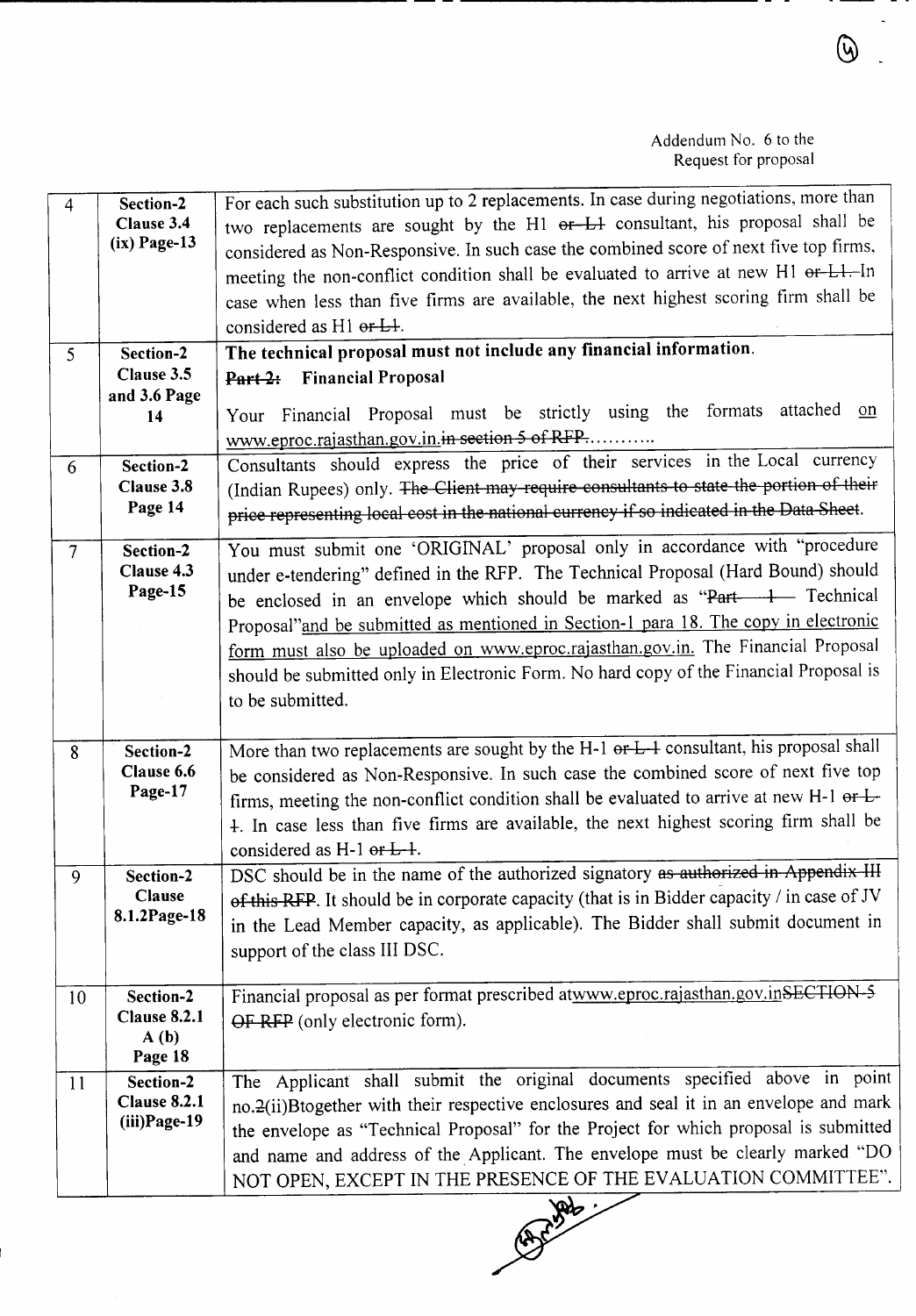$\circledS$ 

|                |                                    | Firm should also<br>have<br>should<br>Firm<br>have<br>experience<br><sub>of</sub><br>DPR/<br>prepared<br>Project<br>Feasibility Study cum<br>Supervision/IC<br>of<br>Preliminary<br>Design<br>least<br>at<br>Report for at least one<br>$1(b)$ .<br>of<br>project<br>one<br>project<br>of<br>similar<br>similar category of 2/4<br>of<br>2/4<br>category<br>laning of 70 Km of<br>laning<br>of<br>project length<br>70 Km of project<br>length                                                                                                                                                                                                                                                                                                                                                                                                                                                                                                                                                                  |           |  |
|----------------|------------------------------------|-----------------------------------------------------------------------------------------------------------------------------------------------------------------------------------------------------------------------------------------------------------------------------------------------------------------------------------------------------------------------------------------------------------------------------------------------------------------------------------------------------------------------------------------------------------------------------------------------------------------------------------------------------------------------------------------------------------------------------------------------------------------------------------------------------------------------------------------------------------------------------------------------------------------------------------------------------------------------------------------------------------------|-----------|--|
| $\overline{2}$ | Section-2<br>Clause 3.1<br>Page-11 | You are requested to submit your proposal in Two Parts strictly using the formats<br>enclosed herewith (refer section 3, and 4 -and-5) in two separate envelopes/package and<br>put together in one single outer envelopes/package The two parts shall be:                                                                                                                                                                                                                                                                                                                                                                                                                                                                                                                                                                                                                                                                                                                                                      |           |  |
|                |                                    | Part 1: Technical Proposal and<br>Part 2: Financial Proposal.<br>The Technical Proposal (Hard Bound) should be enclosed in an envelope which<br>should be marked as "Part-1— Technical Proposal" and be submitted as mentioned in<br>section-1 para 18. The copy of Technical proposal must also be uploaded on eproc in<br>electronic form. The Financial Proposal should be submitted only in Electronic Form.<br>No hard copy of the Financial Proposal is to be submitted. Please also refer<br>"procedure under e-tendering" defined in the RFP in this regard.<br>The proposal shall be written in the English language as specified in the Data Sheet.<br>All pages of the Proposal shall be signed by an authorized representative. The<br>representative's authorization shall be confirmed by written Power of Attorney duly<br>notarized to be submitted with the proposal. In case of JV a MoU indicating the<br>specific Projects, input and role of each Partner etc. shall be submitted with the | proposal. |  |
| $\overline{3}$ | Section-2<br>Clause 3.1<br>Page-11 | Part-I : Technical Proposal                                                                                                                                                                                                                                                                                                                                                                                                                                                                                                                                                                                                                                                                                                                                                                                                                                                                                                                                                                                     |           |  |

 $\ddot{\phantom{0}}$ 

Reading

 $\label{eq:2.1} \frac{1}{\sqrt{2}}\sum_{i=1}^n\frac{1}{\sqrt{2}}\left(\frac{1}{\sqrt{2}}\sum_{i=1}^n\frac{1}{\sqrt{2}}\right)^2\left(\frac{1}{\sqrt{2}}\sum_{i=1}^n\frac{1}{\sqrt{2}}\right)^2.$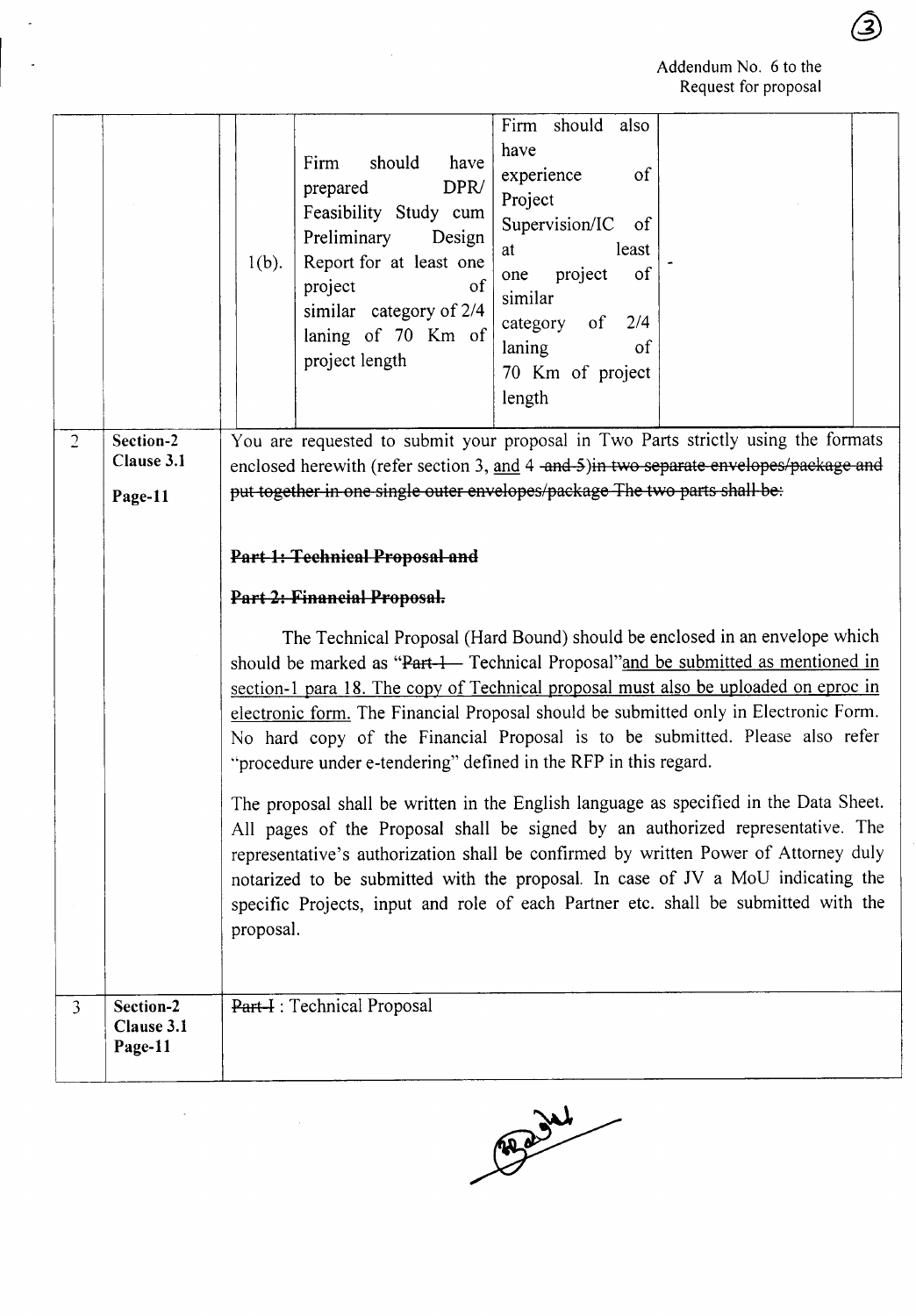| 15 | Appendix-<br>EC  |           | Evaluation Criteria for Assessment of Experience of the Firm.                                                                                                                                                                                                                                                                                                                                                                                                                                                                                       |                |                                                                                                     |                           |
|----|------------------|-----------|-----------------------------------------------------------------------------------------------------------------------------------------------------------------------------------------------------------------------------------------------------------------------------------------------------------------------------------------------------------------------------------------------------------------------------------------------------------------------------------------------------------------------------------------------------|----------------|-----------------------------------------------------------------------------------------------------|---------------------------|
|    |                  |           | (Refer para 5.3(i) of Section 2, Data Sheet of RFP)                                                                                                                                                                                                                                                                                                                                                                                                                                                                                                 |                |                                                                                                     |                           |
|    | Page 24 to<br>37 | S.<br>No. | Description                                                                                                                                                                                                                                                                                                                                                                                                                                                                                                                                         |                | Maximum Reference/Det Marks self<br>ails of<br>projects<br><b>Claimed for</b><br>self<br>assessment | assessed by<br>the bidder |
|    |                  |           | 1. Year of Establishment of the Firm (In case of<br>JV year of establishment of Lead Member shall<br>be considered)<br>Up to 5<br>1.5 marks<br>years<br>2 marks<br>More than 5 years                                                                                                                                                                                                                                                                                                                                                                | $\overline{2}$ |                                                                                                     |                           |
|    |                  |           | Average Annual Turnover (last 5 years or in<br>each of the preceding two years) from<br>consultancy business<br>0 marks<br>$\le$ Rs 6.12 crore -<br>$Rs 6.12$ crore $-1.5$ marks<br>Add for additional turnover 0.25 (Zero point<br>two five) marks for every Rs3.0crore above Rs<br>6.0 crore subject to maximum 0.5 marks.                                                                                                                                                                                                                        | 2              |                                                                                                     |                           |
|    |                  |           | 3. Numbers of key personnel with the firm more<br>than one year with the firm.<br>$\leq$ 20 personnel -<br>0 marks<br>21 to 30<br>Linearly varying from<br>$\sim$<br>0.2<br>to2<br>$>$ 30 personnel-2 marks                                                                                                                                                                                                                                                                                                                                         | $\overline{2}$ |                                                                                                     |                           |
|    |                  | 41        | Independent<br>Experience<br>as<br>Engineer/Construction Supervision in Number<br>of Highway Projects of 2/4/6-laning of length<br>70 km or more in last 7 years.<br>9 marks<br>1 project<br>$\sim 100$ km s $^{-1}$<br>1(one) mark extra for completed<br>Add<br>assignment of Independent Engineer and add<br>0.5 (Zero point five) marks extra for completed<br>assignment of supervision<br>consultancy subject to maximum 3 (three)<br>marks.<br>Experience in DPR preparation for Number of<br>Highway Projects of 2/ 4/6-laning of length 70 | 12<br>4        |                                                                                                     |                           |
|    |                  |           | km or more in last 7 years.<br>l project<br>$-3$ marks                                                                                                                                                                                                                                                                                                                                                                                                                                                                                              |                |                                                                                                     |                           |

1 project 3 marks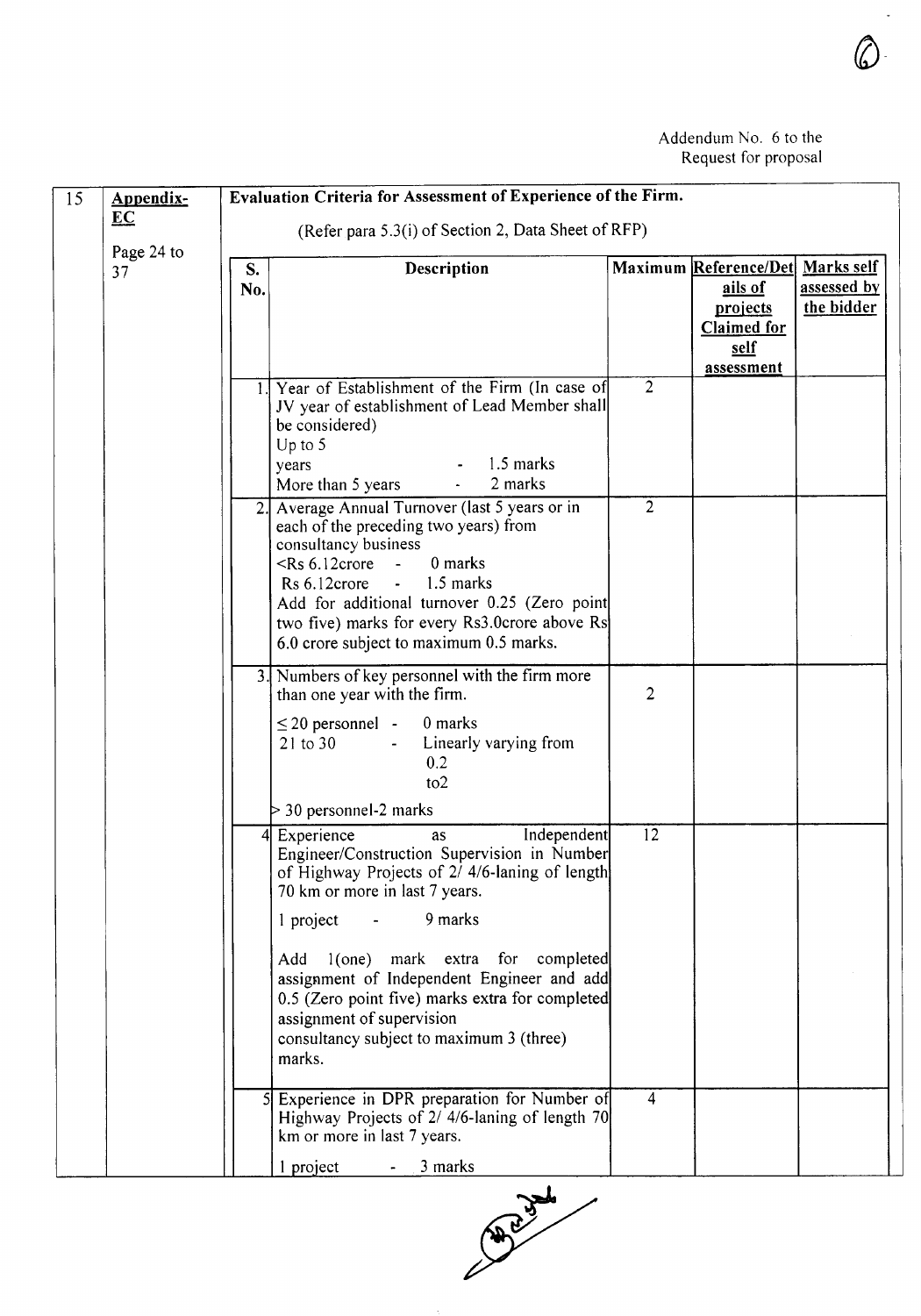$\bigcirc$ 

| 12 | Section-2<br>Clause 8.2.1<br>$(iv) Page-19$                      | In addition, the Application due date should be indicated on the right hand corner of the<br>envelope. The original documents should be submitted before 11:00 hours Indian<br>Standard Time on the Application due date at the below mentioned address mentioned<br>at section-1 para 18in the manner and form as detailed in the RFP. A receipt thereof<br>should be obtained from the below mentioned person.<br>The Applicant shall upload scanned copies of the documents as specified in point nos. 2<br>(ii) (A) & (B) above on the $h$ ttps://.eproe.inwww.eproc.rajasthan.gov.inbefore 11:00<br>hours Indian Standard Time on the Application due date. No hard copy of the<br>documents as specified in point nos. $2$ (ii) (A) (b) above is required to be submitted. In<br>the event of any discrepancy between the original and the copy (in electronic form), the<br>original shall prevail. |                                        |
|----|------------------------------------------------------------------|------------------------------------------------------------------------------------------------------------------------------------------------------------------------------------------------------------------------------------------------------------------------------------------------------------------------------------------------------------------------------------------------------------------------------------------------------------------------------------------------------------------------------------------------------------------------------------------------------------------------------------------------------------------------------------------------------------------------------------------------------------------------------------------------------------------------------------------------------------------------------------------------------------|----------------------------------------|
| 13 | <b>DATA</b><br><b>SHEET</b><br>subclause<br>4.6<br>Page-21       | .<br>5.3 The points assigned to Technical Evaluation criteria are:                                                                                                                                                                                                                                                                                                                                                                                                                                                                                                                                                                                                                                                                                                                                                                                                                                         |                                        |
| 14 | <b>DATA</b><br><b>SHEET</b><br>subclause<br>5.3 $(i)$<br>Page-21 | Sub criteria for Relevant Experience of the firm for the assignment<br>Year of Establishment of the Firm (In case of JV year of establishment<br>of Lead Member shall be considered)<br>Average Annual Turnover (last 5 years) from consultancy<br>business                                                                                                                                                                                                                                                                                                                                                                                                                                                                                                                                                                                                                                                | $\overline{c}$<br>$\overline{2}$       |
|    |                                                                  | Nos. of key personnel with the firm<br>Experience as Independent Engineer/Construction Supervision in<br>Number of HighwayProjects of length equal to 20 km 70 km of project<br>length of 2/4- laning or more in last 7 years*<br>Experience in DPR preparation for Number of Highway Projects of<br>lengthequal to $20 \text{ km}$ . 70 km of project length of $2/4$ -laning or more in<br>last 7 years *                                                                                                                                                                                                                                                                                                                                                                                                                                                                                                | $\overline{2}$<br>12<br>$\overline{4}$ |
|    |                                                                  | Experience in Construction Supervision/DPR /Design Review of<br>Majorstructures having length of more than 100 metre in last 7 years.                                                                                                                                                                                                                                                                                                                                                                                                                                                                                                                                                                                                                                                                                                                                                                      | 3                                      |

 $\mathbb{Z}^2$ 

 $\overline{a}$ 

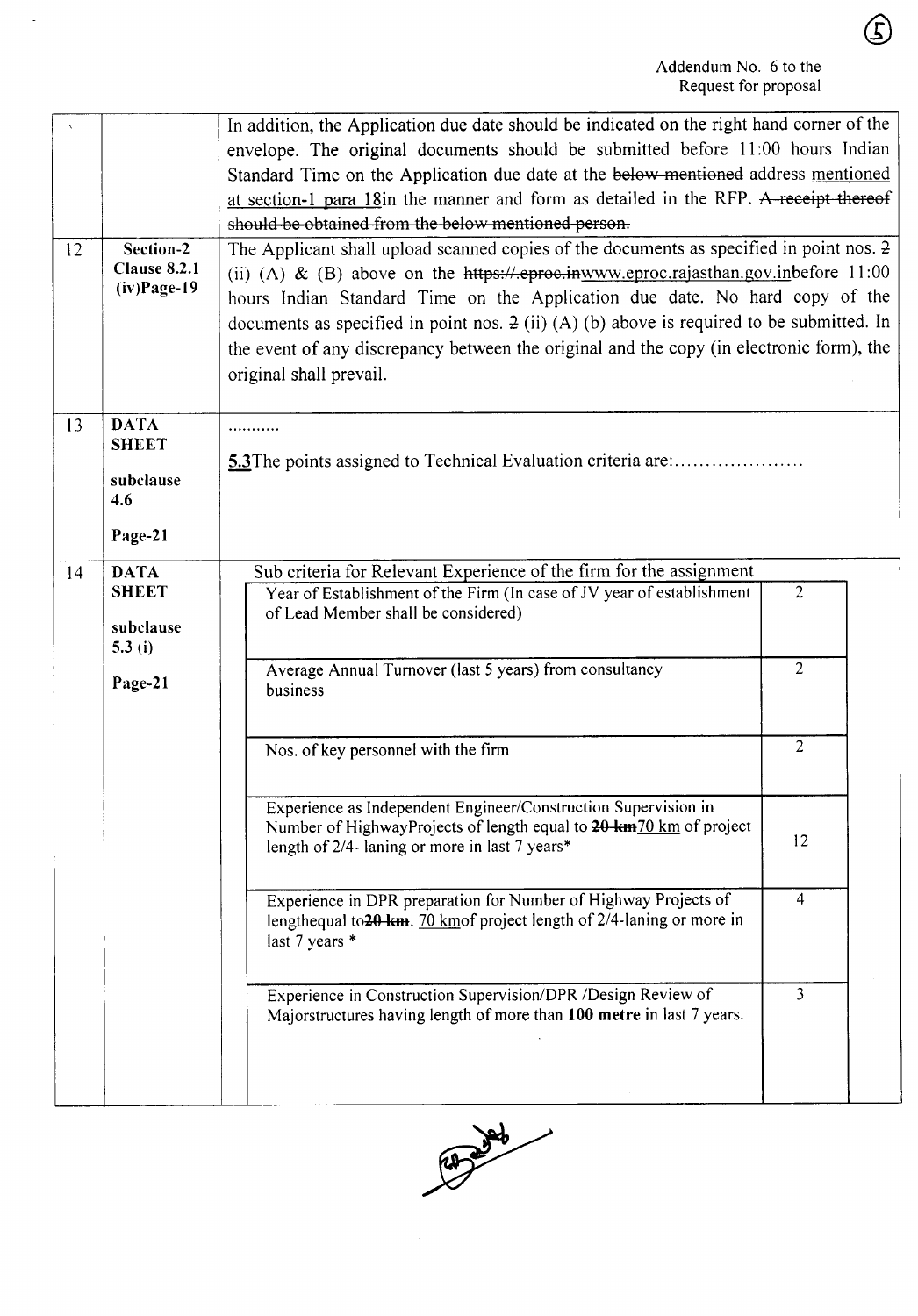|                         | 1.00<br>(iii) Very Good                                                                                                                                                                         |                 |                                                                                                      |                                                             |
|-------------------------|-------------------------------------------------------------------------------------------------------------------------------------------------------------------------------------------------|-----------------|------------------------------------------------------------------------------------------------------|-------------------------------------------------------------|
|                         | 5<br><b>Total Marks</b>                                                                                                                                                                         |                 |                                                                                                      |                                                             |
| $\overline{\mathbf{3}}$ | Evaluation Criteria for assessment of score of Key Staff for adequacy of the Assignment.<br>(Refer Para 5.3(iii) of Section 2, Data Sheet of RFP)                                               |                 |                                                                                                      |                                                             |
| 3.1                     | Team Leader cum Senior Highway Engineer                                                                                                                                                         |                 |                                                                                                      |                                                             |
|                         | Description<br>S.<br>No.                                                                                                                                                                        |                 | Max. Reference/<br>Points Details of<br>projects<br><b>Claimed</b><br>for self<br>ass <u>essment</u> | <b>Marks</b><br>self<br><b>assessed</b><br>by the<br>bidder |
|                         | <b>General Qualification</b><br>$\mathbf{1}$<br>21<br>1) Graduate in Civil Engineering<br>II) Post Graduation in Highway Engineering                                                            | 25              |                                                                                                      |                                                             |
|                         | 03<br>III) Degree/Diploma/Certificate in Project<br>01<br>Management                                                                                                                            |                 |                                                                                                      |                                                             |
|                         | 2 Adequacy for the<br>Project                                                                                                                                                                   | 70              |                                                                                                      |                                                             |
|                         | a) Professional Experience in Highway Projects:                                                                                                                                                 |                 |                                                                                                      |                                                             |
|                         | <b>Total Professional Experience</b><br>i)<br>$<$ 15 years<br>-0<br>-8<br>15 years<br>Add 0.5 marks extra for each additional year of<br>experience subject to maximum 2 (two) marks.           | 10              |                                                                                                      |                                                             |
|                         | ii) Experience in Highway Development Projects<br>$-0$<br>$<$ 5 years<br>$-13$<br>5 years<br>Add 0.5 marks extra for each additional year of<br>experience subject to<br>maximum 2 (two) marks. | 15              |                                                                                                      |                                                             |
|                         | iii) Experience in Highway Development projects on PPP<br>-3 marks<br>1 projects<br>add 1 mark extra for additional projects subject to<br>maximum 2 (two) marks                                | 5               |                                                                                                      |                                                             |
|                         | b) Experience as Team Leader or similar capacity of project<br>Preparation of major highway Project of two/ four/six-<br>laning/expressway costing more than                                    | $\overline{15}$ |                                                                                                      |                                                             |



 $\ddot{\phantom{a}}$ 

 $\overline{\phantom{a}}$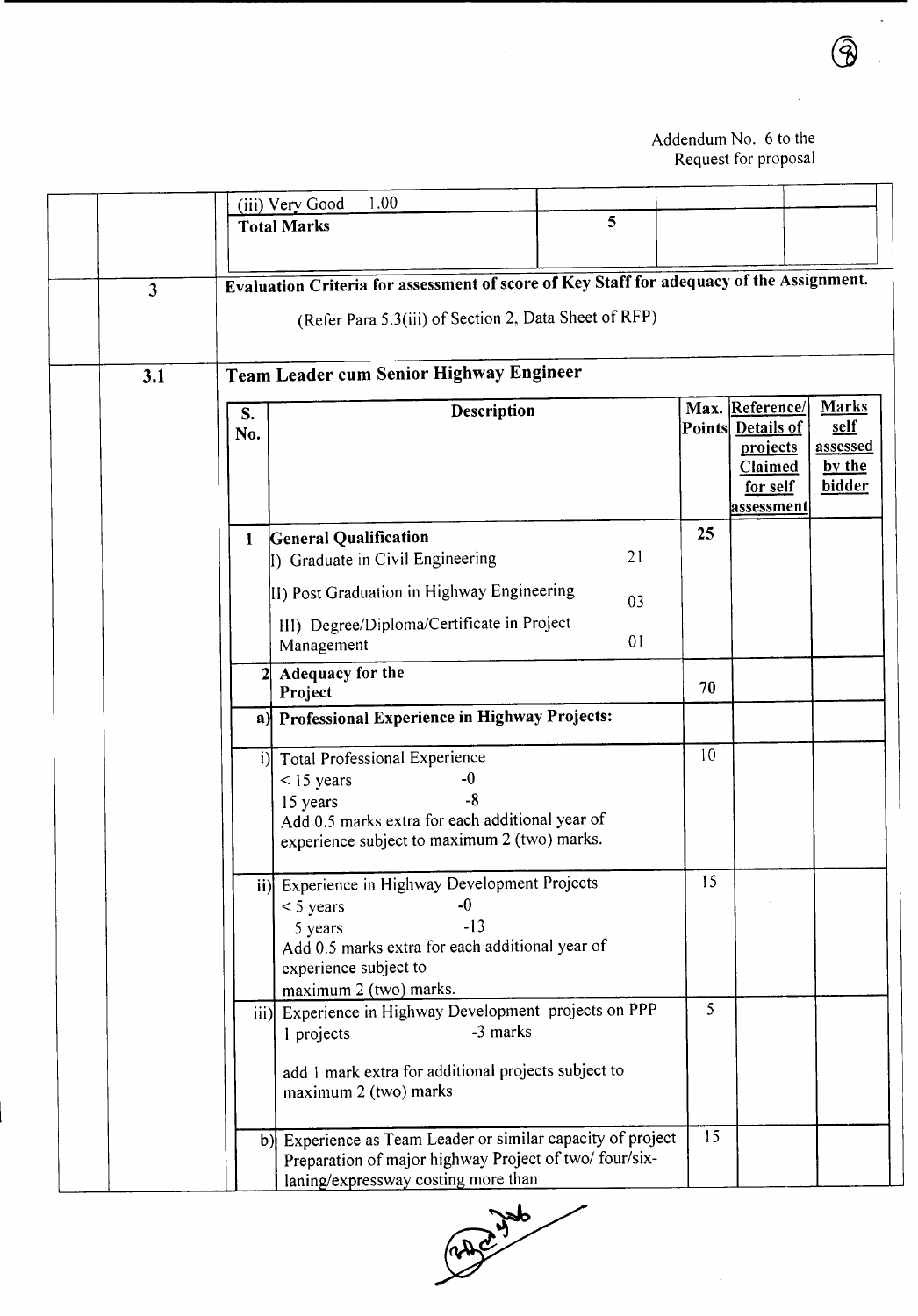$\sim$ 

|                |            | Add 0.25 (Zero point two five) marks extra for<br>each additional project subject to maximum 1<br>marks.                                              |                                |                                        |                           |
|----------------|------------|-------------------------------------------------------------------------------------------------------------------------------------------------------|--------------------------------|----------------------------------------|---------------------------|
|                |            | 6. ExperienceinConstructionSupervision/DPR/Des<br>ign Review of Majorstructures having length<br>of more than $60$ metre $100$ m in last 7 years.     |                                |                                        |                           |
|                |            | $-2.0$ marks<br>1 project                                                                                                                             | 3                              |                                        |                           |
|                |            | Add 0.5 (Zero point five) marks extra for each<br>additional project subject to<br>maximum 1.0 marks.                                                 |                                |                                        |                           |
|                |            | Note 1: In case of JV the turnover and experience details of Lead and JV partners to be added.                                                        |                                |                                        |                           |
|                |            |                                                                                                                                                       |                                |                                        |                           |
|                |            | Note 2: Employer's certificate/ certificate from Statutory Auditor should be submitted<br>substantiating the experience/turnover claimed by the firm. |                                |                                        |                           |
|                |            |                                                                                                                                                       |                                |                                        |                           |
|                |            | Note 3: Experience of 2-lane will not be considered for 4/6 lane project                                                                              |                                |                                        |                           |
| $\overline{2}$ |            | Criteria for Adequacy of the Proposed Work Plan and Methodology                                                                                       |                                |                                        |                           |
|                |            | Criteria for Adequacy of The Proposed Work Plan and Methodology (Refer Para 5.3 (ii)                                                                  |                                |                                        |                           |
|                |            | of Section 2, Data Sheet of RFP)                                                                                                                      |                                |                                        |                           |
|                |            |                                                                                                                                                       |                                | Reference/Details                      | Marks self                |
|                |            |                                                                                                                                                       |                                |                                        |                           |
|                |            | Description                                                                                                                                           | <b>Maximum</b><br><b>Marks</b> | of projects<br><b>Claimed for self</b> | assessed by<br>the bidder |
|                |            |                                                                                                                                                       |                                | <u>assessment</u>                      |                           |
|                |            | Understanding the objective, scope<br>of                                                                                                              |                                |                                        |                           |
|                | <b>TOR</b> | assignment and Comments/suggestions on                                                                                                                |                                |                                        |                           |
|                |            | 0.50<br>$(i)$ Average                                                                                                                                 |                                |                                        |                           |
|                |            | (ii) Good<br>0.75                                                                                                                                     |                                |                                        |                           |
|                |            | (iii) Very Good<br>1.00<br>Quality of Approach and Methodology                                                                                        | $\overline{3}$                 |                                        |                           |
|                |            | (Review of scope of work and design                                                                                                                   |                                |                                        |                           |
|                |            | review,<br>construction<br>supervision                                                                                                                |                                |                                        |                           |
|                |            | methodology,<br>contract<br>management<br>approach, quality control and quality                                                                       |                                |                                        |                           |
|                |            | assurance, safety review/audit and O&M                                                                                                                |                                |                                        |                           |
|                |            | stage to be judged).                                                                                                                                  |                                |                                        |                           |
|                |            | $(i)$ Average<br>1.00<br>2.00                                                                                                                         |                                |                                        |                           |
|                |            | (ii) Good<br>3.00<br>(iii) Very Good                                                                                                                  |                                |                                        |                           |
|                |            | Work Programme and Manning                                                                                                                            |                                |                                        |                           |
|                |            | Schedule<br>(i) Average<br>0.50                                                                                                                       |                                |                                        |                           |

 $\mathbb{R}^2$ 

l.

 $\mathcal{A}^{\mathcal{A}}$ 



 $\bigoplus$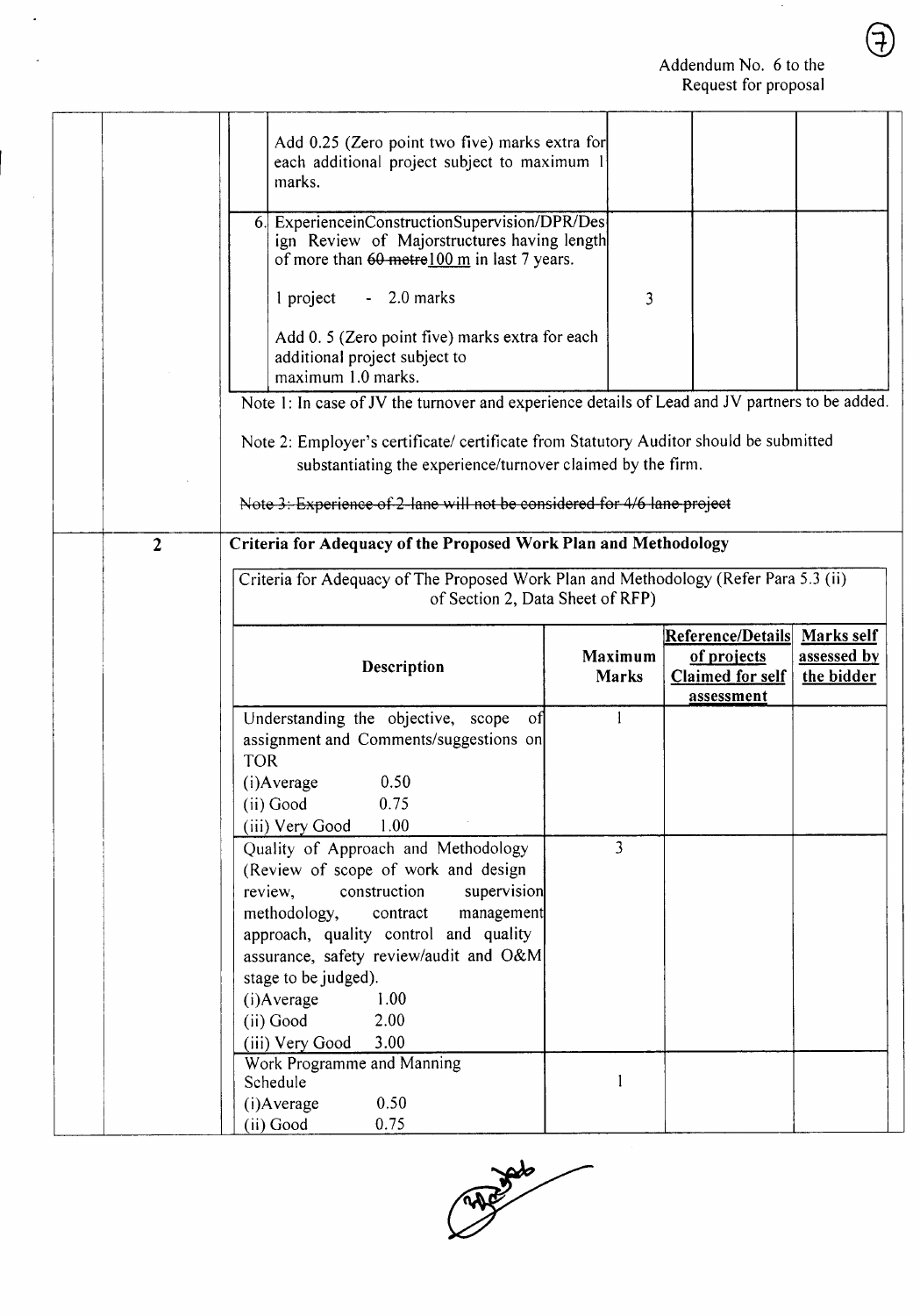$\ddot{\phantom{a}}$ 

o,

| 3.2       |              | <b>Senior Bridge Design Engineer</b>                                                                                                                                                                                              |          |                       |                                                                                  |                                                             |
|-----------|--------------|-----------------------------------------------------------------------------------------------------------------------------------------------------------------------------------------------------------------------------------|----------|-----------------------|----------------------------------------------------------------------------------|-------------------------------------------------------------|
| S.<br>No. |              | <b>Description</b>                                                                                                                                                                                                                |          | Max.<br><b>Points</b> | Reference/<br>Details of<br>projects<br><b>Claimed</b> for<br>self<br>assessment | <b>Marks</b><br><u>self</u><br>assessed<br>by the<br>bidder |
|           | 1            | <b>General Qualification</b>                                                                                                                                                                                                      |          | 25                    |                                                                                  |                                                             |
|           |              | I) Graduate in Civil Engineering<br><b>II</b> ) Post Graduation in Structural<br>Engineering                                                                                                                                      | 21<br>04 | 25                    |                                                                                  |                                                             |
|           | $\mathbf{2}$ | <b>Adequacy for the Project</b>                                                                                                                                                                                                   |          | 70                    |                                                                                  |                                                             |
|           |              | a) Professional Experience in Bridge Projects:                                                                                                                                                                                    |          |                       |                                                                                  |                                                             |
|           |              | i) Experience in Bridge Design<br>$-0$<br>$<$ 15 years<br>$-22$<br>15 yrs<br>Add 1 mark extra for each additional year subject<br>to maximum 3 (three) marks.                                                                     |          | 25                    |                                                                                  |                                                             |
|           |              | ii) Experience in Design of major highway Bridges<br>in similar capacity.<br>$-0$<br>$<$ 10 years<br>$-17$<br>10 years<br>Add 1 mark extra for each additional year of<br>experience subject to maximum 3(three)<br>marks.        |          | 20                    |                                                                                  |                                                             |
|           |              | iii) Design experience of major highway bridges<br>$-0$<br>$<$ 4 bridges<br>$-15$<br>4 bridges<br>Add 1 mark extra for each additional bridge<br>design subject to maximum 4 (four) marks.                                        |          | 19                    |                                                                                  |                                                             |
|           |              | b) Design experience of major highway bridges of<br>length 60m100m or more. (Excluding<br>approaches).                                                                                                                            |          | $\overline{2}$        |                                                                                  |                                                             |
|           |              | 1 mark for each bridge design subject to<br>maximum 2 (two) marks.                                                                                                                                                                |          |                       |                                                                                  |                                                             |
|           |              | c) Experience in innovative bridges/structures<br>(Pre-cast Segmental, Cantilever<br>Construction, etc.) bridge design with use<br>of computer aided software<br>mark for each bridge design subject to<br>maximum 2 (two) marks. |          | $\overline{2}$        |                                                                                  |                                                             |
|           |              | d) Experience of Bridge work in other countries<br>1 mark for each complete year of experience<br>subject to maximum 2 (two) marks.                                                                                               |          | $\overline{2}$        |                                                                                  |                                                             |
|           |              | 3 Employment with the Firm<br>$-0$<br>$<$ 1 year                                                                                                                                                                                  |          | 5                     |                                                                                  |                                                             |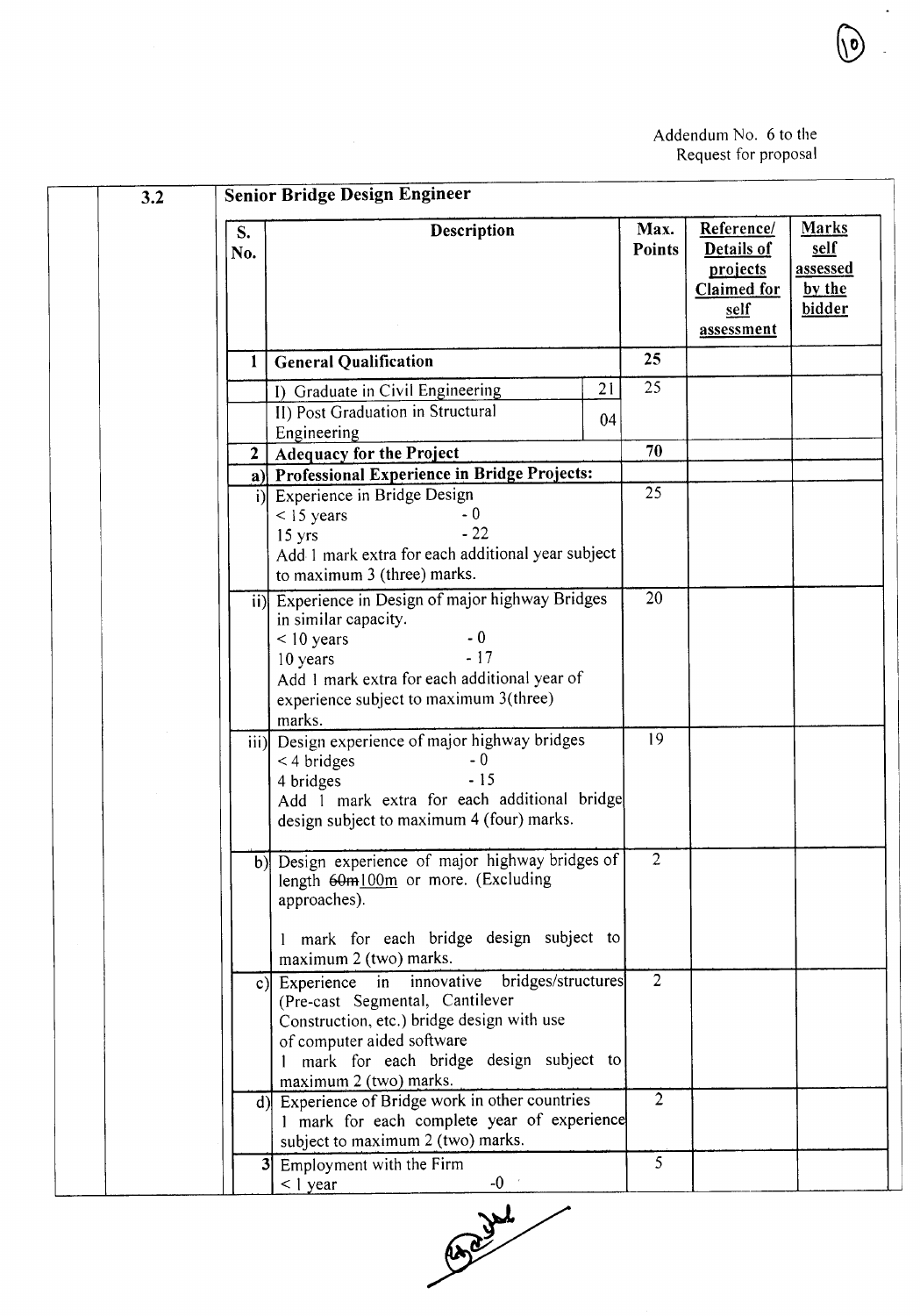|  |                | Rs.600 million1000 million or of at least 30 km<br>length.                                                                                                                                                                                                                   |     |          |                |  |
|--|----------------|------------------------------------------------------------------------------------------------------------------------------------------------------------------------------------------------------------------------------------------------------------------------------|-----|----------|----------------|--|
|  |                | $\leq$ 2 projects<br>$-0$<br>2 Projects<br>$-13$                                                                                                                                                                                                                             |     |          |                |  |
|  |                | Add 1 mark for each additional project subject to<br>maximum 2 marks.                                                                                                                                                                                                        |     |          |                |  |
|  | $c$ )          | Experience in position of TeamLeader/Project Manager<br>or similar capacity in Construction Supervision/IC<br>involving 2/4/6-laning/Expressway of minimum 30 km<br>length $OR$ 2/4/6-laning of Highway/ Expressway<br>Projects costing more than Rs600 million 1000 million | 20  |          |                |  |
|  |                | $<$ 2 projects-0                                                                                                                                                                                                                                                             |     |          |                |  |
|  |                | 2 Projects-17                                                                                                                                                                                                                                                                |     |          |                |  |
|  |                | Add 1 mark extra for each additional project subject to<br>maximum 3 (three) marks                                                                                                                                                                                           |     |          |                |  |
|  |                | d) Experience in Operation and Maintenance of Major<br>Highway.<br>1 project<br>- 3 marks<br>Add 1 mark extra for each additional project subject to<br>maximum 2 (two) marks                                                                                                | 5   |          |                |  |
|  | 3 <sup>1</sup> | Employment with the<br>Firm<br>$\leq$ 1 year<br>$-0$<br>$-3$<br>1 year<br>Add 0.5 marks for each subsequent year subject to<br>maximum 2 marks                                                                                                                               | 5   |          |                |  |
|  |                | Total:                                                                                                                                                                                                                                                                       | 100 |          |                |  |
|  |                | <b>Note: 1 Similar Capacity includes the following positions</b>                                                                                                                                                                                                             |     |          |                |  |
|  | (i)            | On<br>behalf<br>Consultant:<br>Leader/Resident<br><sub>of</sub><br>Team<br>Supervision/IE/DPR).                                                                                                                                                                              |     | Engineer | (Construction) |  |
|  | (ii)<br>(iii)  | On behalf of Contractor: Project Manager (Construction/Construction Supervision)<br>In Government Organizations: Superintending Engineer (or equivalent) and above                                                                                                           |     |          |                |  |
|  | respectively.  | 2. Only those projects will be considered for evaluation at S. No. $2(b)$ , $2(c)$ and $2(d)$<br>above, where the input of the personnel is not $\leq 6$ months, one year and 6 months                                                                                       |     |          |                |  |

 $\overline{\phantom{a}}$ 



4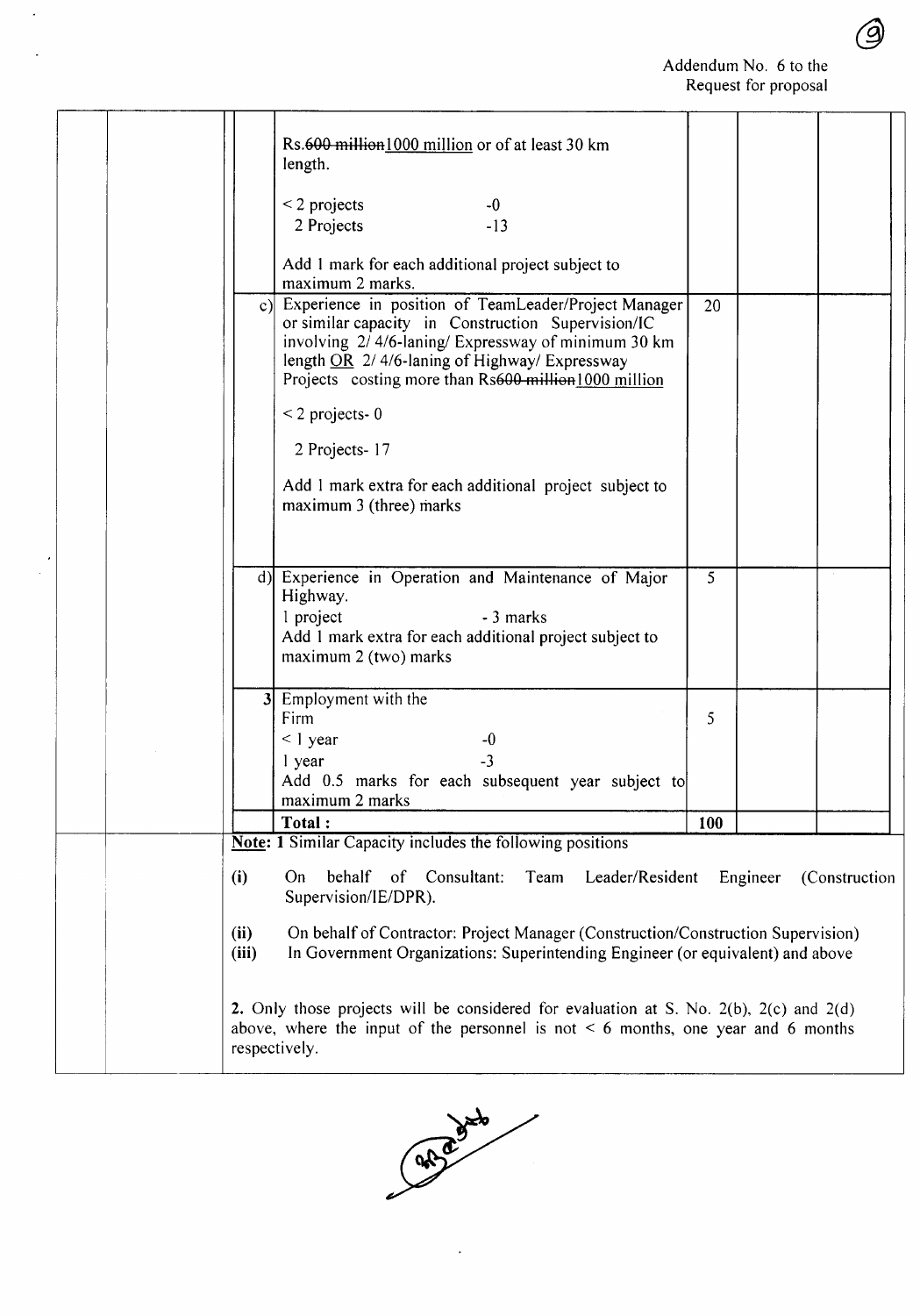$\ddot{\phantom{0}}$ 

|     | 3 <sup>l</sup> | Employment with the Firm                                                                         |                              | 5                     |                          |                        |
|-----|----------------|--------------------------------------------------------------------------------------------------|------------------------------|-----------------------|--------------------------|------------------------|
|     |                | $-0$<br>$< 1$ year                                                                               |                              |                       |                          |                        |
|     |                | $-3$<br>1 year                                                                                   |                              |                       |                          |                        |
|     |                | Add 0.5 marks for each subsequent year subject to                                                |                              |                       |                          |                        |
|     |                | maximum 2 marks                                                                                  |                              | 100                   |                          |                        |
|     |                | Total:                                                                                           |                              |                       |                          |                        |
|     |                | Note: Only those projects will be considered where at least 6 months input has been claimed.     |                              |                       |                          |                        |
| 3.4 |                | <b>Highway Design Engineer</b>                                                                   |                              |                       |                          |                        |
|     | S.             | Description                                                                                      |                              | Max.<br><b>Points</b> | Reference/<br>Details of | Marks self<br>assessed |
|     | No.            |                                                                                                  |                              |                       | projects                 | by the                 |
|     |                |                                                                                                  |                              |                       | Claimed<br>for self      | bidder                 |
|     |                |                                                                                                  |                              |                       | assessment               |                        |
|     | $\mathbf{1}$   | <b>General Qualification</b>                                                                     |                              | 25                    |                          |                        |
|     |                | I) Graduate in Civil Engineering                                                                 | 21                           | 25                    |                          |                        |
|     |                | II) Post Graduation Highway                                                                      | 04                           |                       |                          |                        |
|     |                | Engineering                                                                                      |                              |                       |                          |                        |
|     | $\overline{2}$ | <b>Adequacy for the Project</b>                                                                  |                              | 70                    |                          |                        |
|     |                | <b>Professional Experience</b>                                                                   |                              |                       |                          |                        |
|     |                | Total Experience in Highway Works<br>i                                                           |                              | 20                    |                          |                        |
|     |                | $-0$<br>$<$ 15 years<br>$-16$<br>15 years                                                        |                              |                       |                          |                        |
|     |                | Add one mark extra for each additional year of                                                   |                              |                       |                          |                        |
|     |                | experience subject to maximum 4 (four) marks.                                                    |                              |                       |                          |                        |
|     |                | ii) Experience in Highway Designing works<br>$-0$                                                |                              | 20                    |                          |                        |
|     |                | $<$ 5 years<br>$-17$<br>5 years                                                                  |                              |                       |                          |                        |
|     |                | Add one mark extra for each additional year of<br>experience subject to maximum 3 (three) marks. |                              |                       |                          |                        |
|     |                |                                                                                                  |                              |                       |                          |                        |
|     |                | iii) Experience as Highway Design<br>major<br>DPR/Supervision<br>of                              | Engineer in<br>2/4/6<br>lane | $\overline{20}$       |                          |                        |
|     |                | improvement projects                                                                             |                              |                       |                          |                        |
|     |                | -0<br>$< 2$ nos                                                                                  |                              |                       |                          |                        |
|     |                | $-17$<br>$2$ nos                                                                                 |                              |                       |                          |                        |
|     |                | Add one mark extra for each additional one<br>project subject to maximum 3 (three) marks.        |                              |                       |                          |                        |

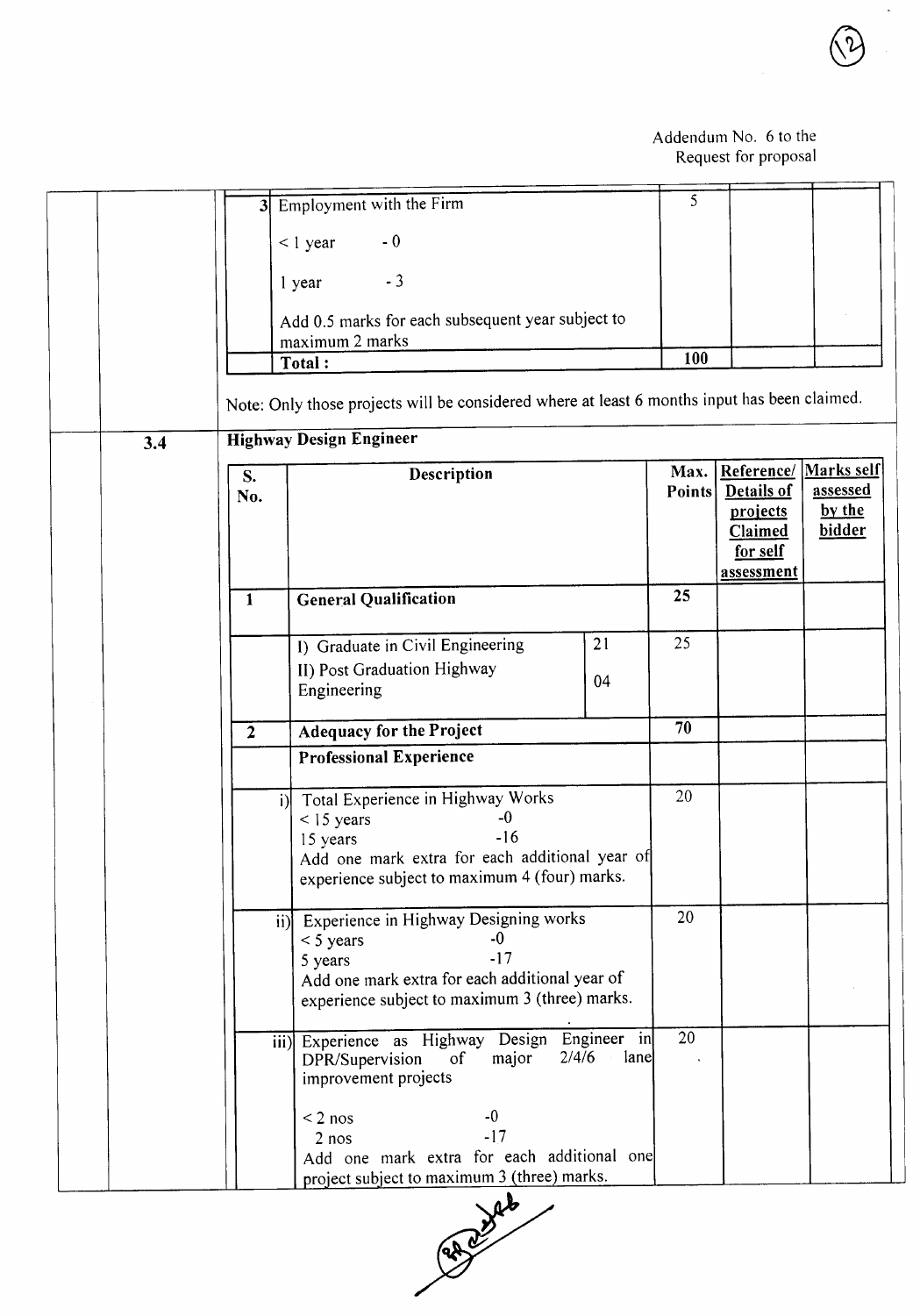$\bigcirc$ 

|                | $-3$<br>l year<br>Add 0.5 marks for each subsequent year subject<br>to maximum 2 marks<br>Total:<br>Note: (1) Similar Capacity includes the following positions<br>(i) On behalf of Consultant: Sr. Bridge Design Engineer/Sr. Bridge Engineer (Design only)<br>(ii) In Government Organizations: Executive Engineer (or equivalent) and above | 100     |        |                                                                                       |                                                      |
|----------------|------------------------------------------------------------------------------------------------------------------------------------------------------------------------------------------------------------------------------------------------------------------------------------------------------------------------------------------------|---------|--------|---------------------------------------------------------------------------------------|------------------------------------------------------|
| 3.3            | <b>Resident cum Highway Engineer</b>                                                                                                                                                                                                                                                                                                           |         |        |                                                                                       |                                                      |
| S.<br>No.      | Description                                                                                                                                                                                                                                                                                                                                    |         | Points | Max. Reference/<br>Details of<br>projects<br>Claimed<br>for self<br><u>assessment</u> | <b>Marks</b><br>self<br>assessed<br>by the<br>bidder |
| 1              | <b>General Qualification</b>                                                                                                                                                                                                                                                                                                                   | 25      |        |                                                                                       |                                                      |
|                | I) Graduate in Civil Engineering<br>21<br>II) Post Graduation in Civil Engineering<br>04                                                                                                                                                                                                                                                       | 25      |        |                                                                                       |                                                      |
| 2 <sub>1</sub> | <b>Adequacy for the Project</b>                                                                                                                                                                                                                                                                                                                | 70      |        |                                                                                       |                                                      |
|                | <b>Professional Experience</b>                                                                                                                                                                                                                                                                                                                 |         |        |                                                                                       |                                                      |
|                | i) Experience in supervision of Highway projects<br>$<$ 15 years- 0<br>15 years- 32<br>Add two marks extra for each additional completed<br>year of experience subject to maximum 8 (eight)<br>marks.                                                                                                                                          | 40      |        |                                                                                       |                                                      |
|                | ii) No. of major2/ 4/6-laning projects handled<br>$< 2$ nos<br>$-0$<br>$2$ nos<br>$-22$<br>Add one mark extra for each additional project subject<br>to maximum 3(three) marks.                                                                                                                                                                | 25      |        |                                                                                       |                                                      |
|                | $\mathbf{f}$<br>iii) Experience<br>Highway<br>Project<br>Construction/Construction Supervision/IC on PPP<br>Mode<br>2.5 marks for each project subject to maximum 5 (five)<br>marks                                                                                                                                                            | 5<br>of |        |                                                                                       |                                                      |

 $\hat{\mathcal{L}}$ 

 $2.5$  marks for  $\overline{a}$ 

 $\bar{z}$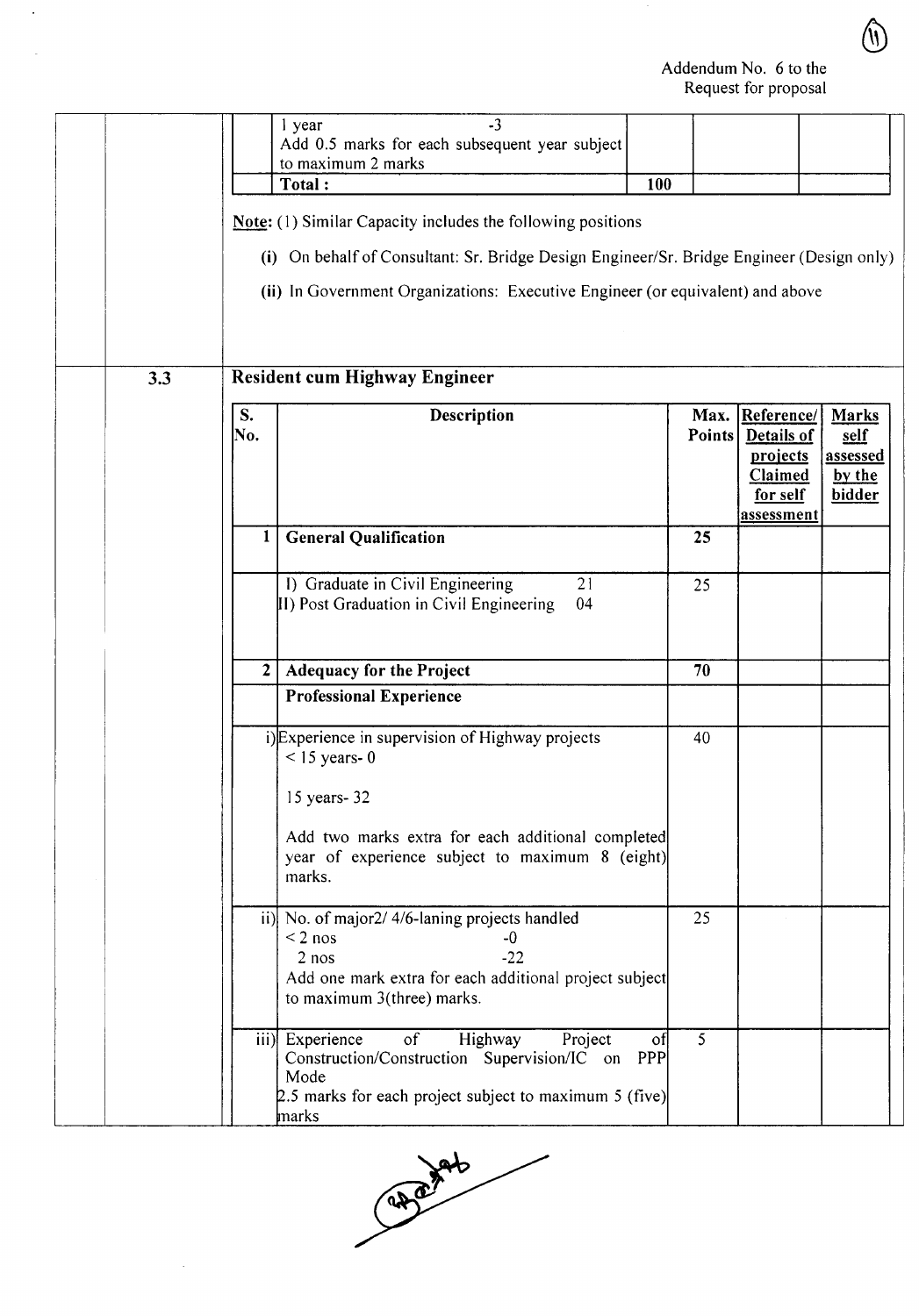|     |           | marks.                                                                                                                                                                                                                                                                                                               |                       |                                                                               |                                                             |
|-----|-----------|----------------------------------------------------------------------------------------------------------------------------------------------------------------------------------------------------------------------------------------------------------------------------------------------------------------------|-----------------------|-------------------------------------------------------------------------------|-------------------------------------------------------------|
|     |           | iii) Experience in similar capacity in supervision of Major<br><b>Highway Bridges</b><br>$-0$<br>$<$ 2 Bridges<br>$-17$<br>02 Bridge<br>Add 1 (one) mark extra for each additional bridge<br>subject to maximum 3(three) mark.                                                                                       | 20                    |                                                                               |                                                             |
|     |           | iv) Experience in supervision of Rehabilitation and<br>repair of Major Bridges<br>- 0<br>$\leq$ 2<br>$-08$<br>$2$ nos<br>$-10$<br>3 or more                                                                                                                                                                          | 10                    |                                                                               |                                                             |
|     |           | v) Experience in International best practices of modern<br>Precast<br>bridge construction technology viz.,<br>Cantilever Construction,<br>Balanced<br>Segmental,<br><b>Extradosed Bridge</b><br>Full Span Launching, Incremental Launching.<br>$-4$<br>Experience in 1 project<br>- 5 marks<br>More than one project | 5                     |                                                                               |                                                             |
|     |           | 3 Employment with the Firm<br>$-0$<br>$<$ 1 year<br>$-3$<br>1 year<br>Add 0.5 marks for each subsequent year subject to<br>maximum 2 marks                                                                                                                                                                           | 5                     |                                                                               |                                                             |
|     |           | Total:                                                                                                                                                                                                                                                                                                               | 100                   |                                                                               |                                                             |
|     |           | Note: (1) Similar Capacity includes the following positions<br>(i) On behalf of Consultant/Contractor: Bridge Engineer/Project Manager<br>(Bridges)<br>(ii) On behalf of Government: Executive Engineer<br>(2) Only those projects will be considered where at least 6 months input has been claimed.                |                       |                                                                               |                                                             |
| 3.6 |           | <b>Senior Pavement Specialist</b>                                                                                                                                                                                                                                                                                    |                       |                                                                               |                                                             |
|     | S.<br>No. | Description                                                                                                                                                                                                                                                                                                          | Max.<br><b>Points</b> | Reference/<br><b>Details of</b><br>projects<br>Claimed for self<br>assessment | <b>Marks</b><br>self<br><u>assessed</u><br>by the<br>bidder |
|     |           | General<br>Qualification                                                                                                                                                                                                                                                                                             | 25                    |                                                                               |                                                             |
|     |           | 21<br>I) Graduate in Civil Engineering                                                                                                                                                                                                                                                                               | 25                    |                                                                               |                                                             |

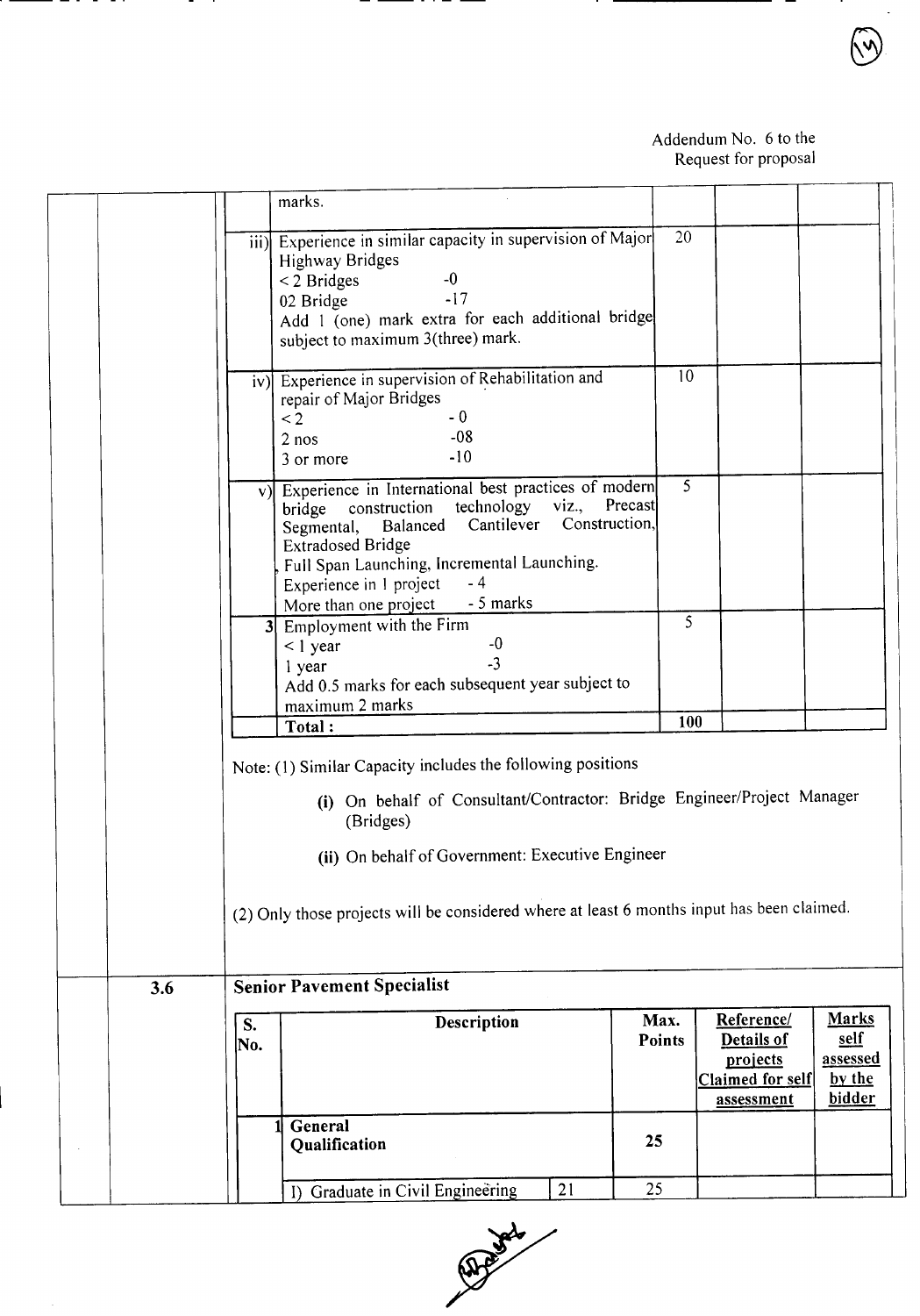$\widehat{3}$ 

| $\overline{5}$<br>iv) Experience oncomputer aided design methods<br>for civil/Highway Engineering with particular<br>reference to CAD application to geometric design<br>for Highway rehabilitation and/or upgrading<br>projects<br>1 Project<br>$-4$<br>$-5$<br>2 or more<br>$\overline{5}$<br>v) Experience on major Highway projects on PPP<br>mode<br>1 Project<br>$-4$<br>$-5$<br>2 or more<br>5<br>Employment with the Firm<br>3 <sup>1</sup><br>$<$ 1 year<br>$-0$<br>$-3$<br>1 year<br>Add 0.5 marks for each subsequent year subject to<br>maximum 2 marks<br>Total:<br>100<br>3.5<br><b>Bridge/Structural Engineer</b><br>S.<br>Description<br>Max.<br>Reference/<br><b>Marks</b><br>No.<br><b>Points</b><br>Details of<br>self<br>projects<br><b>assessed</b><br>Claimed<br>by the<br>for self<br>bidder<br>assessment<br><b>General Qualification</b><br>25<br>$\bf{1}$<br>I) Graduate in Civil Engineering<br>21<br>25<br>104<br>II) Post Graduation in Structural Engineering<br><b>Adequacy for the Project</b><br>70<br>i) Total Professional Experience<br>15 <sup>°</sup><br>$<$ 15 years<br>$-0$<br>15 years<br>$-12$<br>Add one mark extra for each additional 2 year<br>subject to maximum3(three) marks.<br>20<br>ii) Experience in Construction/Construction Supervision<br>of Bridges/Interchanges/any other such structures<br>$<$ 10 years<br>-0<br>$-17$<br>10 years<br>Add 1 (one) mark extra for each additional completed<br>year of experience subject to maximum 3 (three) |  |  |  |  |
|------------------------------------------------------------------------------------------------------------------------------------------------------------------------------------------------------------------------------------------------------------------------------------------------------------------------------------------------------------------------------------------------------------------------------------------------------------------------------------------------------------------------------------------------------------------------------------------------------------------------------------------------------------------------------------------------------------------------------------------------------------------------------------------------------------------------------------------------------------------------------------------------------------------------------------------------------------------------------------------------------------------------------------------------------------------------------------------------------------------------------------------------------------------------------------------------------------------------------------------------------------------------------------------------------------------------------------------------------------------------------------------------------------------------------------------------------------------------------------------------------------|--|--|--|--|
|                                                                                                                                                                                                                                                                                                                                                                                                                                                                                                                                                                                                                                                                                                                                                                                                                                                                                                                                                                                                                                                                                                                                                                                                                                                                                                                                                                                                                                                                                                            |  |  |  |  |
|                                                                                                                                                                                                                                                                                                                                                                                                                                                                                                                                                                                                                                                                                                                                                                                                                                                                                                                                                                                                                                                                                                                                                                                                                                                                                                                                                                                                                                                                                                            |  |  |  |  |
|                                                                                                                                                                                                                                                                                                                                                                                                                                                                                                                                                                                                                                                                                                                                                                                                                                                                                                                                                                                                                                                                                                                                                                                                                                                                                                                                                                                                                                                                                                            |  |  |  |  |
|                                                                                                                                                                                                                                                                                                                                                                                                                                                                                                                                                                                                                                                                                                                                                                                                                                                                                                                                                                                                                                                                                                                                                                                                                                                                                                                                                                                                                                                                                                            |  |  |  |  |
|                                                                                                                                                                                                                                                                                                                                                                                                                                                                                                                                                                                                                                                                                                                                                                                                                                                                                                                                                                                                                                                                                                                                                                                                                                                                                                                                                                                                                                                                                                            |  |  |  |  |
|                                                                                                                                                                                                                                                                                                                                                                                                                                                                                                                                                                                                                                                                                                                                                                                                                                                                                                                                                                                                                                                                                                                                                                                                                                                                                                                                                                                                                                                                                                            |  |  |  |  |
|                                                                                                                                                                                                                                                                                                                                                                                                                                                                                                                                                                                                                                                                                                                                                                                                                                                                                                                                                                                                                                                                                                                                                                                                                                                                                                                                                                                                                                                                                                            |  |  |  |  |
|                                                                                                                                                                                                                                                                                                                                                                                                                                                                                                                                                                                                                                                                                                                                                                                                                                                                                                                                                                                                                                                                                                                                                                                                                                                                                                                                                                                                                                                                                                            |  |  |  |  |
|                                                                                                                                                                                                                                                                                                                                                                                                                                                                                                                                                                                                                                                                                                                                                                                                                                                                                                                                                                                                                                                                                                                                                                                                                                                                                                                                                                                                                                                                                                            |  |  |  |  |
|                                                                                                                                                                                                                                                                                                                                                                                                                                                                                                                                                                                                                                                                                                                                                                                                                                                                                                                                                                                                                                                                                                                                                                                                                                                                                                                                                                                                                                                                                                            |  |  |  |  |
|                                                                                                                                                                                                                                                                                                                                                                                                                                                                                                                                                                                                                                                                                                                                                                                                                                                                                                                                                                                                                                                                                                                                                                                                                                                                                                                                                                                                                                                                                                            |  |  |  |  |
|                                                                                                                                                                                                                                                                                                                                                                                                                                                                                                                                                                                                                                                                                                                                                                                                                                                                                                                                                                                                                                                                                                                                                                                                                                                                                                                                                                                                                                                                                                            |  |  |  |  |
|                                                                                                                                                                                                                                                                                                                                                                                                                                                                                                                                                                                                                                                                                                                                                                                                                                                                                                                                                                                                                                                                                                                                                                                                                                                                                                                                                                                                                                                                                                            |  |  |  |  |
|                                                                                                                                                                                                                                                                                                                                                                                                                                                                                                                                                                                                                                                                                                                                                                                                                                                                                                                                                                                                                                                                                                                                                                                                                                                                                                                                                                                                                                                                                                            |  |  |  |  |
|                                                                                                                                                                                                                                                                                                                                                                                                                                                                                                                                                                                                                                                                                                                                                                                                                                                                                                                                                                                                                                                                                                                                                                                                                                                                                                                                                                                                                                                                                                            |  |  |  |  |
|                                                                                                                                                                                                                                                                                                                                                                                                                                                                                                                                                                                                                                                                                                                                                                                                                                                                                                                                                                                                                                                                                                                                                                                                                                                                                                                                                                                                                                                                                                            |  |  |  |  |
|                                                                                                                                                                                                                                                                                                                                                                                                                                                                                                                                                                                                                                                                                                                                                                                                                                                                                                                                                                                                                                                                                                                                                                                                                                                                                                                                                                                                                                                                                                            |  |  |  |  |
|                                                                                                                                                                                                                                                                                                                                                                                                                                                                                                                                                                                                                                                                                                                                                                                                                                                                                                                                                                                                                                                                                                                                                                                                                                                                                                                                                                                                                                                                                                            |  |  |  |  |
|                                                                                                                                                                                                                                                                                                                                                                                                                                                                                                                                                                                                                                                                                                                                                                                                                                                                                                                                                                                                                                                                                                                                                                                                                                                                                                                                                                                                                                                                                                            |  |  |  |  |
|                                                                                                                                                                                                                                                                                                                                                                                                                                                                                                                                                                                                                                                                                                                                                                                                                                                                                                                                                                                                                                                                                                                                                                                                                                                                                                                                                                                                                                                                                                            |  |  |  |  |
|                                                                                                                                                                                                                                                                                                                                                                                                                                                                                                                                                                                                                                                                                                                                                                                                                                                                                                                                                                                                                                                                                                                                                                                                                                                                                                                                                                                                                                                                                                            |  |  |  |  |
|                                                                                                                                                                                                                                                                                                                                                                                                                                                                                                                                                                                                                                                                                                                                                                                                                                                                                                                                                                                                                                                                                                                                                                                                                                                                                                                                                                                                                                                                                                            |  |  |  |  |
|                                                                                                                                                                                                                                                                                                                                                                                                                                                                                                                                                                                                                                                                                                                                                                                                                                                                                                                                                                                                                                                                                                                                                                                                                                                                                                                                                                                                                                                                                                            |  |  |  |  |
|                                                                                                                                                                                                                                                                                                                                                                                                                                                                                                                                                                                                                                                                                                                                                                                                                                                                                                                                                                                                                                                                                                                                                                                                                                                                                                                                                                                                                                                                                                            |  |  |  |  |
|                                                                                                                                                                                                                                                                                                                                                                                                                                                                                                                                                                                                                                                                                                                                                                                                                                                                                                                                                                                                                                                                                                                                                                                                                                                                                                                                                                                                                                                                                                            |  |  |  |  |
|                                                                                                                                                                                                                                                                                                                                                                                                                                                                                                                                                                                                                                                                                                                                                                                                                                                                                                                                                                                                                                                                                                                                                                                                                                                                                                                                                                                                                                                                                                            |  |  |  |  |
|                                                                                                                                                                                                                                                                                                                                                                                                                                                                                                                                                                                                                                                                                                                                                                                                                                                                                                                                                                                                                                                                                                                                                                                                                                                                                                                                                                                                                                                                                                            |  |  |  |  |
|                                                                                                                                                                                                                                                                                                                                                                                                                                                                                                                                                                                                                                                                                                                                                                                                                                                                                                                                                                                                                                                                                                                                                                                                                                                                                                                                                                                                                                                                                                            |  |  |  |  |
|                                                                                                                                                                                                                                                                                                                                                                                                                                                                                                                                                                                                                                                                                                                                                                                                                                                                                                                                                                                                                                                                                                                                                                                                                                                                                                                                                                                                                                                                                                            |  |  |  |  |
|                                                                                                                                                                                                                                                                                                                                                                                                                                                                                                                                                                                                                                                                                                                                                                                                                                                                                                                                                                                                                                                                                                                                                                                                                                                                                                                                                                                                                                                                                                            |  |  |  |  |
|                                                                                                                                                                                                                                                                                                                                                                                                                                                                                                                                                                                                                                                                                                                                                                                                                                                                                                                                                                                                                                                                                                                                                                                                                                                                                                                                                                                                                                                                                                            |  |  |  |  |
|                                                                                                                                                                                                                                                                                                                                                                                                                                                                                                                                                                                                                                                                                                                                                                                                                                                                                                                                                                                                                                                                                                                                                                                                                                                                                                                                                                                                                                                                                                            |  |  |  |  |
|                                                                                                                                                                                                                                                                                                                                                                                                                                                                                                                                                                                                                                                                                                                                                                                                                                                                                                                                                                                                                                                                                                                                                                                                                                                                                                                                                                                                                                                                                                            |  |  |  |  |
|                                                                                                                                                                                                                                                                                                                                                                                                                                                                                                                                                                                                                                                                                                                                                                                                                                                                                                                                                                                                                                                                                                                                                                                                                                                                                                                                                                                                                                                                                                            |  |  |  |  |
|                                                                                                                                                                                                                                                                                                                                                                                                                                                                                                                                                                                                                                                                                                                                                                                                                                                                                                                                                                                                                                                                                                                                                                                                                                                                                                                                                                                                                                                                                                            |  |  |  |  |
|                                                                                                                                                                                                                                                                                                                                                                                                                                                                                                                                                                                                                                                                                                                                                                                                                                                                                                                                                                                                                                                                                                                                                                                                                                                                                                                                                                                                                                                                                                            |  |  |  |  |
|                                                                                                                                                                                                                                                                                                                                                                                                                                                                                                                                                                                                                                                                                                                                                                                                                                                                                                                                                                                                                                                                                                                                                                                                                                                                                                                                                                                                                                                                                                            |  |  |  |  |
|                                                                                                                                                                                                                                                                                                                                                                                                                                                                                                                                                                                                                                                                                                                                                                                                                                                                                                                                                                                                                                                                                                                                                                                                                                                                                                                                                                                                                                                                                                            |  |  |  |  |
|                                                                                                                                                                                                                                                                                                                                                                                                                                                                                                                                                                                                                                                                                                                                                                                                                                                                                                                                                                                                                                                                                                                                                                                                                                                                                                                                                                                                                                                                                                            |  |  |  |  |
|                                                                                                                                                                                                                                                                                                                                                                                                                                                                                                                                                                                                                                                                                                                                                                                                                                                                                                                                                                                                                                                                                                                                                                                                                                                                                                                                                                                                                                                                                                            |  |  |  |  |
|                                                                                                                                                                                                                                                                                                                                                                                                                                                                                                                                                                                                                                                                                                                                                                                                                                                                                                                                                                                                                                                                                                                                                                                                                                                                                                                                                                                                                                                                                                            |  |  |  |  |
|                                                                                                                                                                                                                                                                                                                                                                                                                                                                                                                                                                                                                                                                                                                                                                                                                                                                                                                                                                                                                                                                                                                                                                                                                                                                                                                                                                                                                                                                                                            |  |  |  |  |
|                                                                                                                                                                                                                                                                                                                                                                                                                                                                                                                                                                                                                                                                                                                                                                                                                                                                                                                                                                                                                                                                                                                                                                                                                                                                                                                                                                                                                                                                                                            |  |  |  |  |
|                                                                                                                                                                                                                                                                                                                                                                                                                                                                                                                                                                                                                                                                                                                                                                                                                                                                                                                                                                                                                                                                                                                                                                                                                                                                                                                                                                                                                                                                                                            |  |  |  |  |
|                                                                                                                                                                                                                                                                                                                                                                                                                                                                                                                                                                                                                                                                                                                                                                                                                                                                                                                                                                                                                                                                                                                                                                                                                                                                                                                                                                                                                                                                                                            |  |  |  |  |
|                                                                                                                                                                                                                                                                                                                                                                                                                                                                                                                                                                                                                                                                                                                                                                                                                                                                                                                                                                                                                                                                                                                                                                                                                                                                                                                                                                                                                                                                                                            |  |  |  |  |
|                                                                                                                                                                                                                                                                                                                                                                                                                                                                                                                                                                                                                                                                                                                                                                                                                                                                                                                                                                                                                                                                                                                                                                                                                                                                                                                                                                                                                                                                                                            |  |  |  |  |

 $\ddot{\phantom{a}}$ 

Robert deb

 $\overline{a}$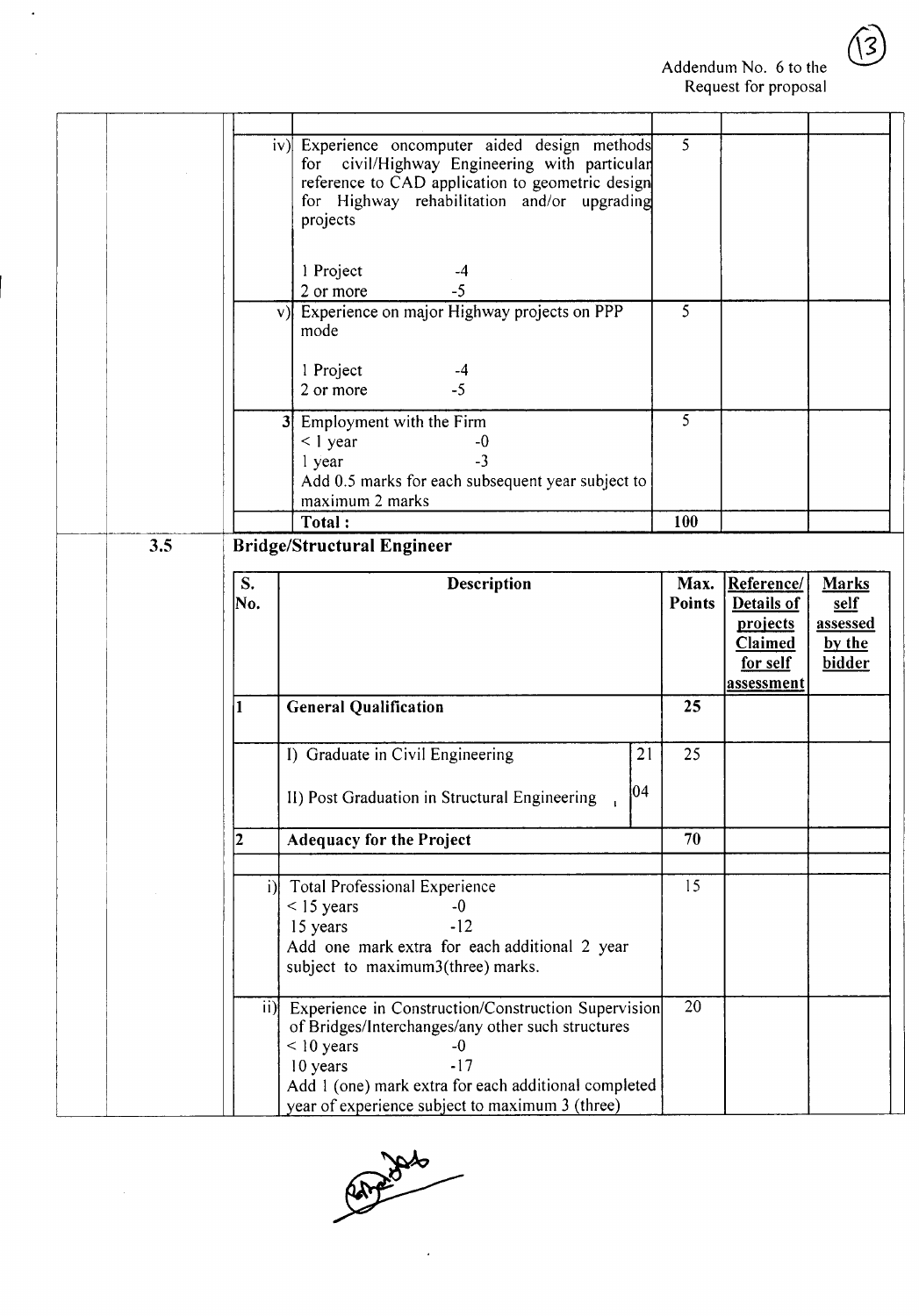|     |                  | (i) On behalf of Consultant/Contractor: Senior Pavement Specialist/Senior<br>Pavement Engineer/ Senior Pavement Expert<br>(ii) On behalf of Government: Executive Engineer                                                                                               |            |                       |                                                                                         |                                                             |
|-----|------------------|--------------------------------------------------------------------------------------------------------------------------------------------------------------------------------------------------------------------------------------------------------------------------|------------|-----------------------|-----------------------------------------------------------------------------------------|-------------------------------------------------------------|
|     |                  | 2. Only those projects will be considered where at least 6 months input has been<br>claimed.                                                                                                                                                                             |            |                       |                                                                                         |                                                             |
| 3.7 |                  | <b>Senior Quality/Material Expert</b>                                                                                                                                                                                                                                    |            |                       |                                                                                         |                                                             |
|     | S.<br>No.        | Description                                                                                                                                                                                                                                                              |            | Max.<br><b>Points</b> | Reference/<br>Details of<br>projects<br><b>Claimed</b> for<br>self<br><u>assessment</u> | <b>Marks</b><br><u>self</u><br>assessed<br>by the<br>bidder |
|     | $\mathbf{1}$     | <b>General Qualification</b>                                                                                                                                                                                                                                             |            | 25                    |                                                                                         |                                                             |
|     |                  | I) Graduate in Civil Engineering<br>II) Post Graduation in Geotechnical                                                                                                                                                                                                  | 21         | 25                    |                                                                                         |                                                             |
|     |                  | Engineering/Foundation<br>Engineering/Soil Mechanics/Rock<br>Mechanics                                                                                                                                                                                                   | 04         |                       |                                                                                         |                                                             |
|     | $\boldsymbol{2}$ | <b>Adequacy for the Project</b>                                                                                                                                                                                                                                          |            | 70                    |                                                                                         |                                                             |
|     |                  | <b>Professional Experience</b>                                                                                                                                                                                                                                           |            |                       |                                                                                         |                                                             |
|     |                  | i) Total Professional Experience<br>$\leq$ 15 years-0<br>15 years-13<br>Add one mark extra for each additional year of<br>experience subject to maximum 2 (two) marks.                                                                                                   |            | 15                    |                                                                                         |                                                             |
|     | ii)              | Experience in similar capacity in<br>Construction/Construction Supervision of major<br>Highway Projects (2/4/6-laning projects)<br>$<$ 5 years-0<br>5 years-21<br>Add 2.0 (two) marks extra for each additional year<br>of experience subject to maximum 4 (four) marks. |            | 25                    |                                                                                         |                                                             |
|     |                  | iii) Similar Highway projects (2/4/6-laning)<br>handled in similar capacity<br>$< 2$ nos-0<br>$2$ nos- $20$<br>Add 2.5 marks extra for each additional project<br>subject to maximum 5(five) marks.                                                                      |            | 25                    |                                                                                         |                                                             |
|     |                  | Quality<br>$\mathsf{in}$<br>latest<br>iv) Experience<br>techniques in Highway Projects using modern<br>technology.                                                                                                                                                       | management | $\overline{5}$        |                                                                                         |                                                             |

techniques in Highway Projects using modern contracts using modern contracts using modern contracts using modern contracts using modern contracts using modern contracts using modern contracts using modern contracts using m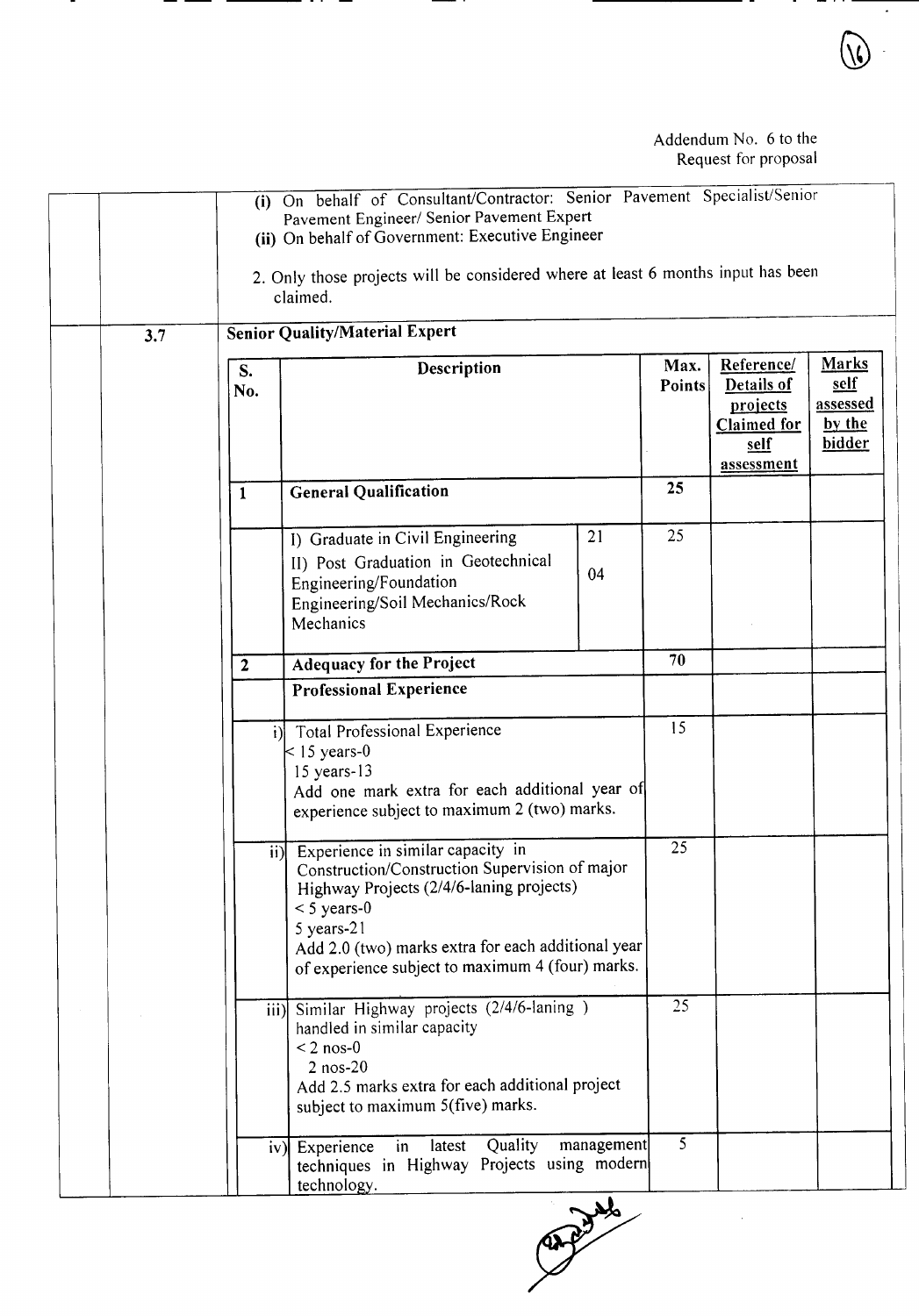$\sqrt{\varsigma}$ 

| $\overline{2}$ | <b>Adequacy for the Project</b>                                                                                                                                                                                                                                                                            | 70             |  |
|----------------|------------------------------------------------------------------------------------------------------------------------------------------------------------------------------------------------------------------------------------------------------------------------------------------------------------|----------------|--|
|                | <b>Professional Experience</b>                                                                                                                                                                                                                                                                             |                |  |
| i)             | Professional<br>Experience<br>of<br>Pavement<br>and Maintenance of<br>Design/Construction<br>Highways/Roads/Air Field Runway<br>$<$ 15 years-0<br>$15$ years-16<br>Add one mark extra for each additional year of<br>experience subject to maximum 4 (four)<br>marks.                                      | $20^{\circ}$   |  |
|                | Similar<br>ii) Experience<br>in<br>in<br>capacity<br>Construction/Construction Supervision Of2/<br>4/6-laning of major Highway Projects<br>$<$ 5 years-0<br>$5$ years-17<br>Add one mark extra for each additional year of<br>experience subject to maximum 3 (three)<br>marks.                            | 20             |  |
|                | Pavement/Geo-technical<br>iii) Experience<br><b>as</b><br>in<br>construction/ construction<br>Engineer<br>supervision of Major Highway projects (2/4/6-<br>laning)<br>$< 2$ nos-0<br>$2$ nos- $21$<br>2.0 (two) marks extra for each<br>Add<br>additional<br>project subject to maximum 4<br>(four) marks. | 25             |  |
|                | $\overline{iv}$ ] International<br>Experience<br>in<br>design/construction<br>maintenance<br>and<br>of<br>flexible/rigid pavement including latest codal<br>provision/specifications.<br>Experience in 1 project-1<br>- 2 marks<br>More than one project                                                   | $\overline{2}$ |  |
|                | v) Experience in similar capacity on<br>PPP Projects<br>1.5 marks for each project subject to<br>maximum 3 (three) marks                                                                                                                                                                                   | $\overline{3}$ |  |
|                | 3 Employment with the Firm<br>$<$ 1 year<br>$-0$<br>$-3$<br>1 year<br>Add 0.5 marks for each subsequent year<br>subject to maximum 2 marks                                                                                                                                                                 | 5              |  |
|                | Total:                                                                                                                                                                                                                                                                                                     | 100            |  |

 $\bullet$ 



 $\hat{\mathcal{A}}$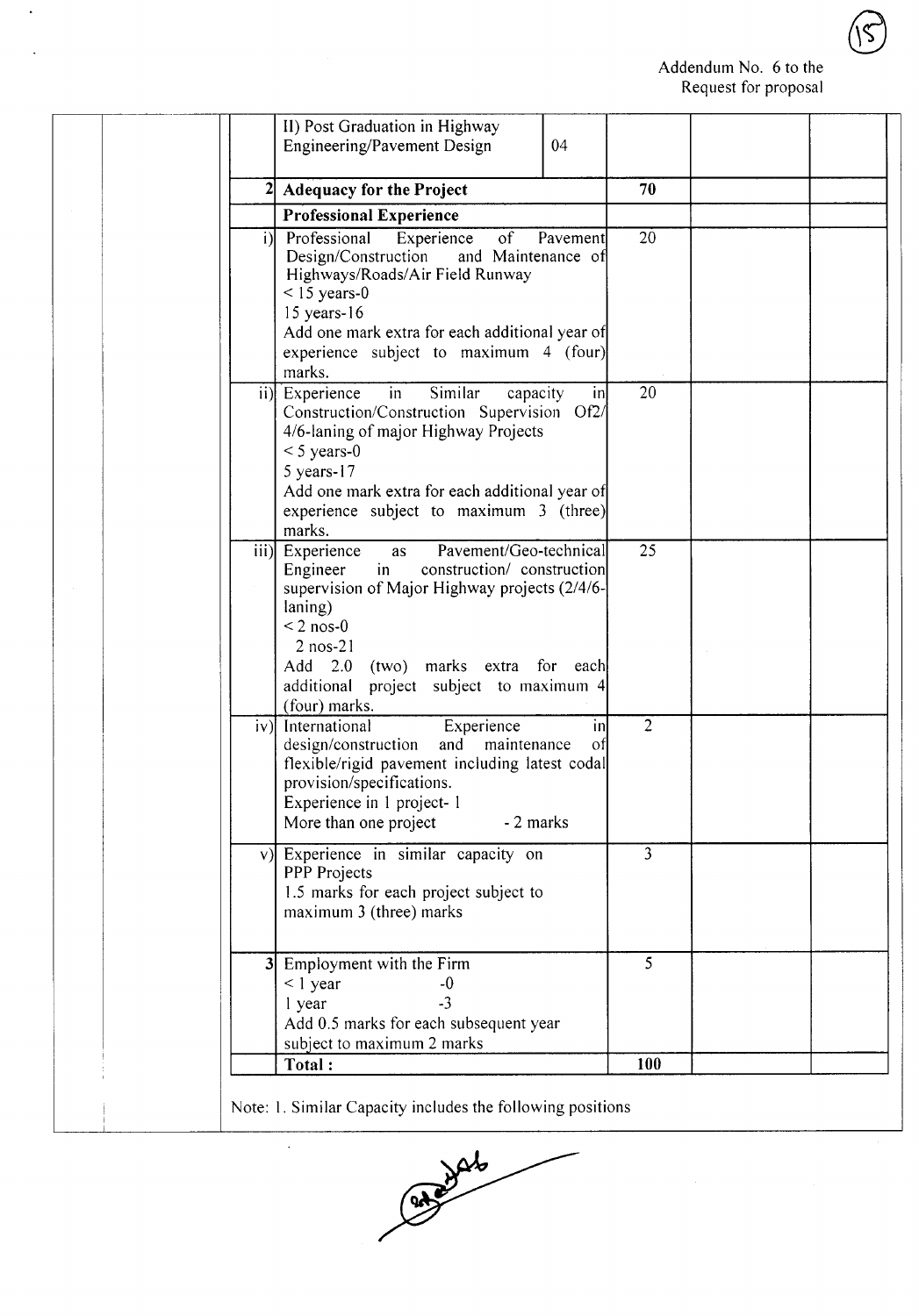|     |     | $5$ years- $30$<br>Add one mark extra for each additional year of |    |                |                         |          |
|-----|-----|-------------------------------------------------------------------|----|----------------|-------------------------|----------|
|     |     | experience subject to maximum 10 (ten) marks.                     |    |                |                         |          |
|     |     |                                                                   |    |                |                         |          |
|     |     | iii) Experience in Road Safety aspects during various             |    | 10             |                         |          |
|     |     | phases of Highway Project                                         |    |                |                         |          |
|     |     | Preconstruction Design & Development Stage-2                      |    |                |                         |          |
|     |     | Construction stage-4                                              |    |                |                         |          |
|     |     | One Safety Audit-1                                                |    |                |                         |          |
|     |     | (each additional gets 0.5 marks subject to                        |    |                |                         |          |
|     |     | maximum 1)-1<br>Safety Study of sub-urban/Highway Project-1       |    |                |                         |          |
|     |     | (each additional gets 0.5 marks subject to maximum                |    |                |                         |          |
|     |     | $1)-1$                                                            |    |                |                         |          |
|     |     | 3 Employment with the Firm                                        |    | $\mathfrak{S}$ |                         |          |
|     |     |                                                                   |    |                |                         |          |
|     |     | 0<br>$<$ 1 year                                                   |    |                |                         |          |
|     |     | 1 year                                                            |    |                |                         |          |
|     |     | Add 0.5 marks for each subsequent year subject to                 |    |                |                         |          |
|     |     | maximum 2 marks                                                   |    | 100            |                         |          |
|     |     | Total:                                                            |    |                |                         |          |
|     |     |                                                                   |    |                |                         |          |
| 3.9 |     | <b>Road Safety Expert</b>                                         |    |                |                         |          |
|     | S.  | Description                                                       |    | Max.           | <b>Reference/ Marks</b> |          |
|     | No. |                                                                   |    |                |                         |          |
|     |     |                                                                   |    | <b>Points</b>  | Details of              | self     |
|     |     |                                                                   |    |                | projects                | assessed |
|     |     |                                                                   |    |                | <b>Claimed</b>          | by the   |
|     |     |                                                                   |    |                | for self<br>assessment  | bidder   |
|     |     | <b>General Qualification</b>                                      |    | 25             |                         |          |
|     |     |                                                                   |    |                |                         |          |
|     |     | I) Graduate in Civil Engineering                                  | 21 | 25             |                         |          |
|     |     | II)Post Graduation in                                             |    |                |                         |          |
|     |     | Traffic/Transportation/Safety                                     | 04 |                |                         |          |
|     |     | Engineering                                                       |    |                |                         |          |
|     |     | <b>Adequacy for the Project</b>                                   |    | 70             |                         |          |
|     |     | <b>Professional Experience</b>                                    |    |                |                         |          |
|     |     | i) Total Highway Works Experience                                 |    | 15             |                         |          |
|     |     | $<$ 15 years-0<br>15 years-12                                     |    |                |                         |          |

**9.2020 10:00 10:00 10:00 10:00 10:00 10:00 10:00 10:00 10:00 10:00 10:00 10:00 10:00 10:00 10:00 10:00 10:00 10:00 10:00 10:00 10:00 10:00 10:00 10:00 10:00 10:00 10:00 10:00 10:00 10:00 10:00 10:00 10:00 10:00 10:00 10:0** 

 $\hat{\mathcal{L}}$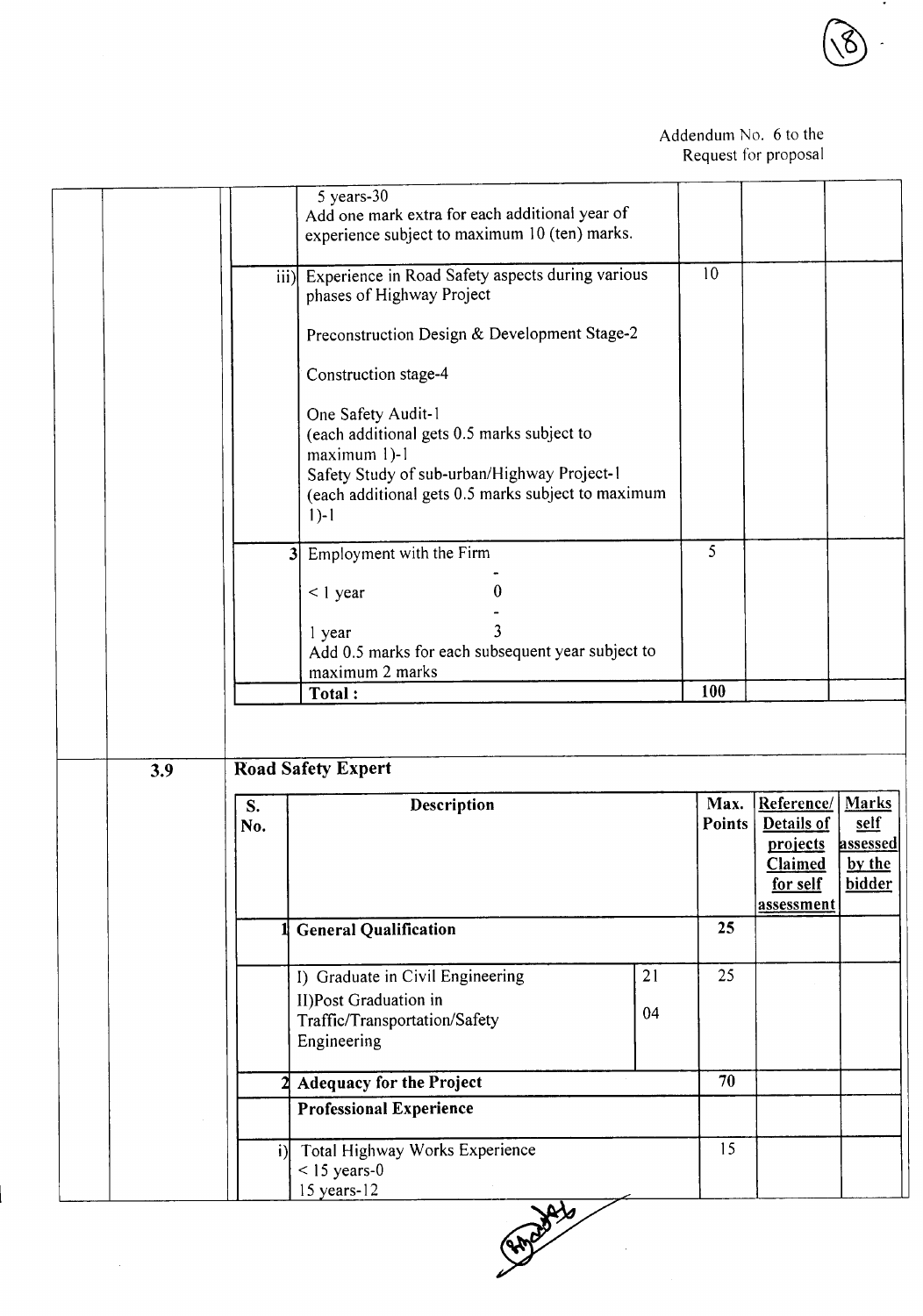$\overline{\mathcal{A}}$ 

|     |                                | 1 project-3                                                                                                                                                                                                                                                                                                                                                  |     |                       |                                                                                         |                                                      |
|-----|--------------------------------|--------------------------------------------------------------------------------------------------------------------------------------------------------------------------------------------------------------------------------------------------------------------------------------------------------------------------------------------------------------|-----|-----------------------|-----------------------------------------------------------------------------------------|------------------------------------------------------|
|     |                                | Add 0.5 (zero point five) marks extra for each<br>additional project subject to maximum 2 (two)<br>marks.                                                                                                                                                                                                                                                    |     |                       |                                                                                         |                                                      |
|     |                                | 3 Employment with the Firm<br>$<$ 1 year- 0<br>1 year-3                                                                                                                                                                                                                                                                                                      | 5   |                       |                                                                                         |                                                      |
|     |                                | Add 0.5 marks for each subsequent year subject to<br>maximum 2 marks                                                                                                                                                                                                                                                                                         |     |                       |                                                                                         |                                                      |
|     |                                | Total:                                                                                                                                                                                                                                                                                                                                                       | 100 |                       |                                                                                         |                                                      |
|     |                                | Note: (1) Similar Capacity includes the following positions<br>(i) On behalf of Consultant/Contractor: Senior Quality Expert/Senior Material<br>Engineer/Senior Material Expert/Senior Quality Engineer<br>(ii) On behalf of Government: Executive Engineer<br>(2) Only those projects will be considered where at least 6 months input has<br>been claimed. |     |                       |                                                                                         |                                                      |
| 3.8 |                                | <b>Traffic and Transportation Expert</b>                                                                                                                                                                                                                                                                                                                     |     |                       |                                                                                         |                                                      |
|     | S. No.                         | Description                                                                                                                                                                                                                                                                                                                                                  |     | Max.<br><b>Points</b> | Reference/<br>Details of<br>projects<br><b>Claimed</b><br>for self<br><u>assessment</u> | <b>Marks</b><br>self<br>assessed<br>by the<br>bidder |
|     | 1                              | <b>General Qualification</b>                                                                                                                                                                                                                                                                                                                                 |     | 25                    |                                                                                         |                                                      |
|     |                                | I) Graduate in Civil Engineering<br>21                                                                                                                                                                                                                                                                                                                       |     | 25                    |                                                                                         |                                                      |
|     |                                | II) Post Graduation in Traffic<br>Engineering/Transportation Engg<br>or planning                                                                                                                                                                                                                                                                             | 04  |                       |                                                                                         |                                                      |
|     | $\mathbf{2}$                   | <b>Adequacy for the Project</b>                                                                                                                                                                                                                                                                                                                              |     | 70                    |                                                                                         |                                                      |
|     | <b>Professional Experience</b> |                                                                                                                                                                                                                                                                                                                                                              |     |                       |                                                                                         |                                                      |
|     |                                | i) Total Professional Experience<br>$<$ 15 years-0<br>$15$ years-16<br>Add one mark extra for each additional year of                                                                                                                                                                                                                                        |     | 20                    |                                                                                         |                                                      |
|     |                                | experience subject to maximum 4 (four) marks.<br>Similar Experience as Traffic & Transportation                                                                                                                                                                                                                                                              |     |                       |                                                                                         |                                                      |

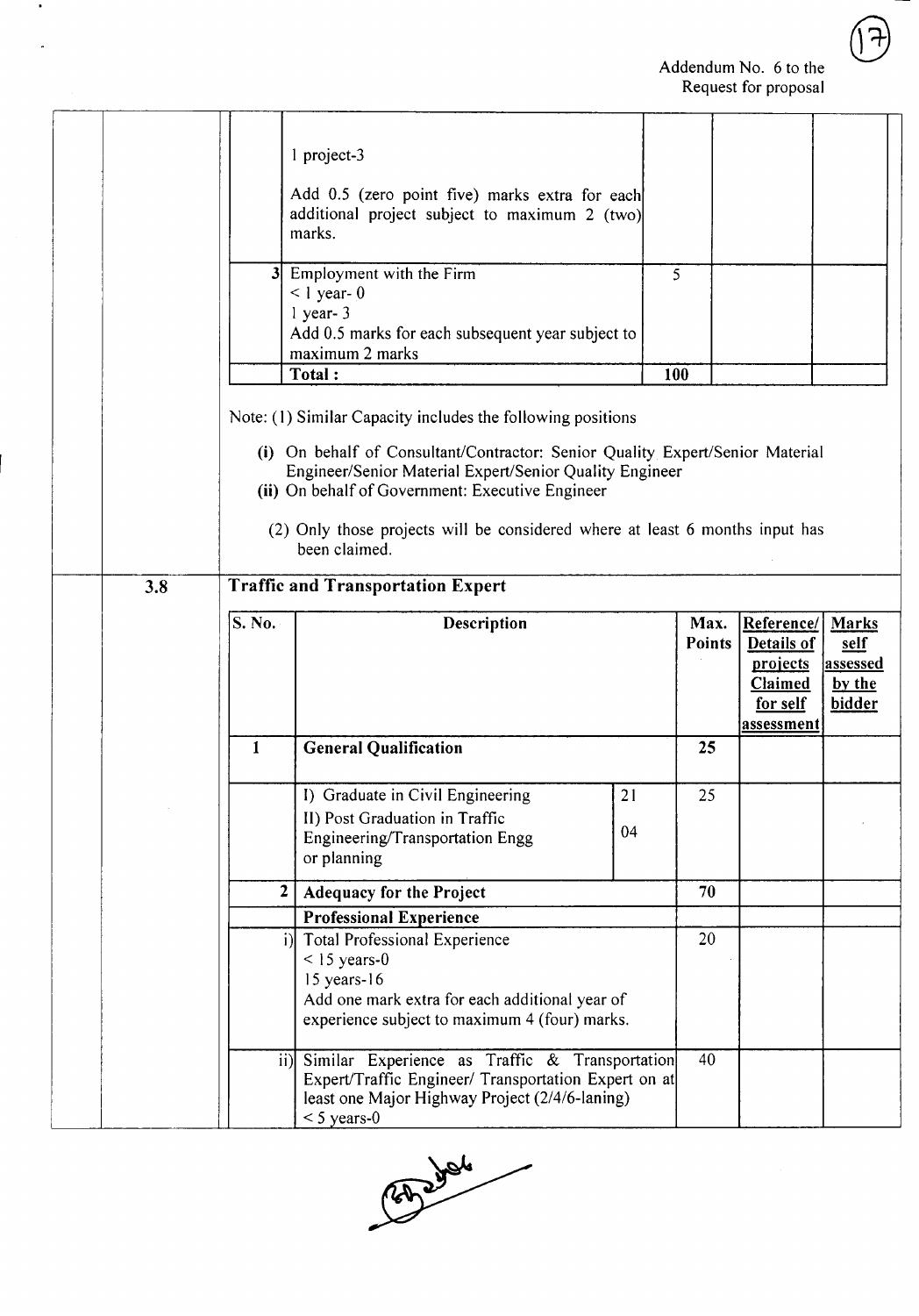$\ddot{\phantom{0}}$ 

ଭୂ

|      | $\overline{2}$       | <b>Adequacy for the Project</b>                                                                                                                                                     | 70             |                                                                                  |                                            |
|------|----------------------|-------------------------------------------------------------------------------------------------------------------------------------------------------------------------------------|----------------|----------------------------------------------------------------------------------|--------------------------------------------|
|      |                      | <b>Professional Experience</b>                                                                                                                                                      |                |                                                                                  |                                            |
|      | i)l                  | Financial<br>Advisor<br>Total Experience as<br>$\mathbf{a}$<br>particularly in the field of project financing                                                                       | 60             |                                                                                  |                                            |
|      |                      | $< 8$ years- 0                                                                                                                                                                      |                |                                                                                  |                                            |
|      |                      | 8 years- 50                                                                                                                                                                         |                |                                                                                  |                                            |
|      |                      | Add 1 (one) mark extra for each additional year of<br>experience subject to maximum 10 (ten) marks.                                                                                 |                |                                                                                  |                                            |
|      |                      | ii) Advisory experience in the field of transportation<br>project.<br>$-0$<br>$<$ 1 year<br>Add 1 (one) mark extra for each year of experience<br>subject to maximum10 (ten) marks. | 10             |                                                                                  |                                            |
|      |                      | 3 Employment with the Firm                                                                                                                                                          | 5              |                                                                                  |                                            |
|      |                      | $<$ 1 year-0<br>1 year-3<br>Add 0.5 marks for each subsequent year subject to                                                                                                       |                |                                                                                  |                                            |
|      |                      | maximum 2 marks<br>Total:                                                                                                                                                           | 100            |                                                                                  |                                            |
| 3.11 | <b>Legal Expert</b>  |                                                                                                                                                                                     |                |                                                                                  |                                            |
|      | S.<br>N <sub>0</sub> | Description                                                                                                                                                                         | Max.<br>Points | Reference/<br>Details of<br>projects<br><b>Claimed for</b><br>self<br>assessment | Marks self<br>assessed<br>by the<br>bidder |
|      |                      | <b>General Qualification</b>                                                                                                                                                        | 25             |                                                                                  |                                            |
|      |                      | Law Graduate with Registered Lawyer in Bar<br>Council                                                                                                                               | 25             |                                                                                  |                                            |
|      | 2                    | <b>Adequacy for the Project</b>                                                                                                                                                     | 70             |                                                                                  |                                            |
|      |                      | <b>Professional Experience</b>                                                                                                                                                      |                |                                                                                  |                                            |
|      |                      |                                                                                                                                                                                     |                |                                                                                  |                                            |
|      | i)                   | financial<br>Experience in<br>and<br>Total<br>contracts<br>documentation related to project financing.                                                                              | 40             |                                                                                  |                                            |
|      |                      | $<$ 8 years<br>$-0$<br>$-33$<br>8 years                                                                                                                                             |                |                                                                                  |                                            |

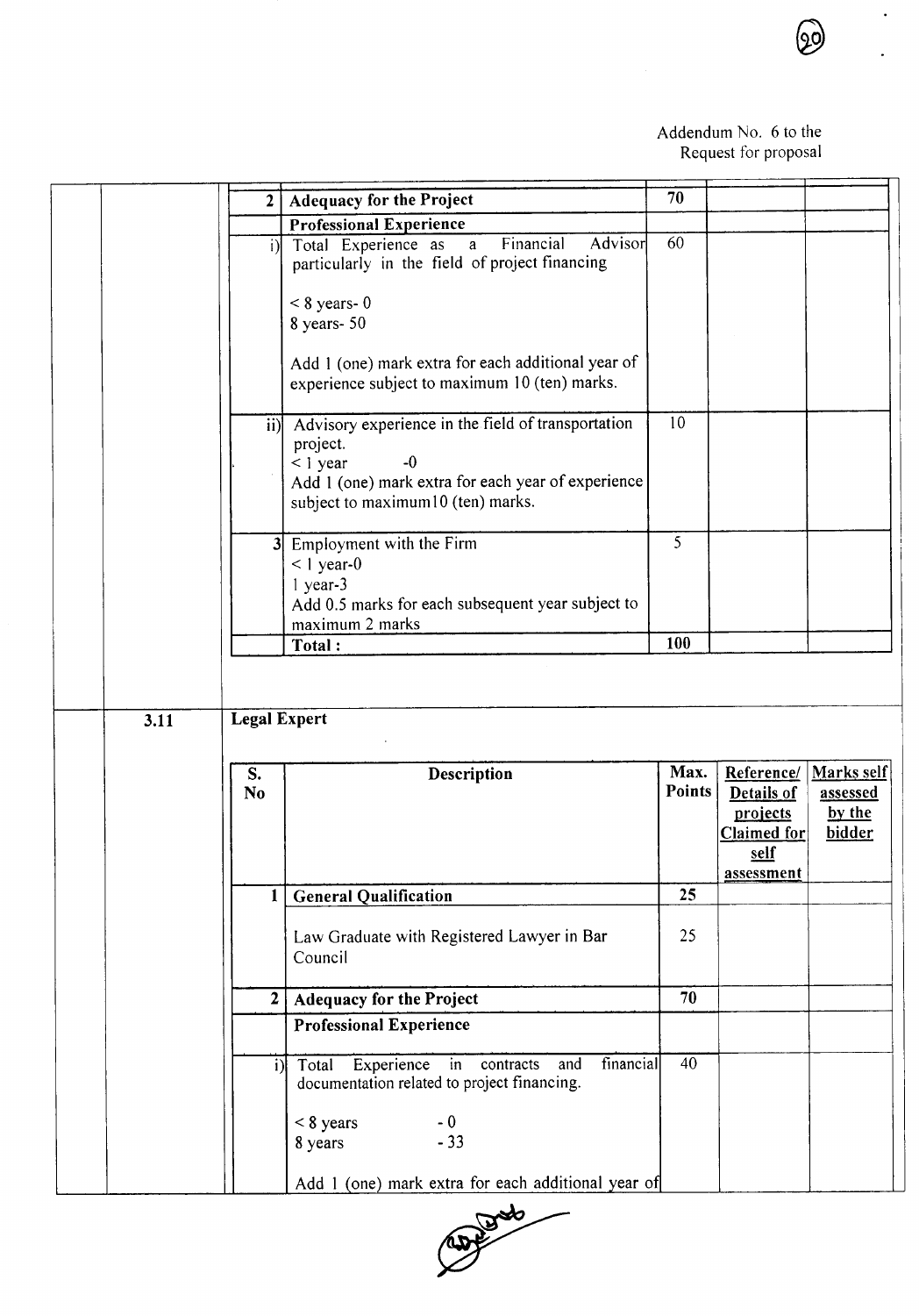|           | Add one mark extra for each additional year of<br>experience subject to maximum 3 (three) marks.                                                                                                                                                                    |                       |                |                                                                                         |                                            |  |
|-----------|---------------------------------------------------------------------------------------------------------------------------------------------------------------------------------------------------------------------------------------------------------------------|-----------------------|----------------|-----------------------------------------------------------------------------------------|--------------------------------------------|--|
|           | ii) Experience in Road Safety works on Major Highway<br>(2/4/6-laning) Project.<br>$<$ 10 years-0<br>$10$ years- $13$<br>Add one mark extra for each additional year of<br>experience subject to maximum 2 (two) marks.                                             |                       | 15             |                                                                                         |                                            |  |
|           | iii) Experience in Road Safety Audits of 2/ 4/6-laning<br>Highway projects at different stages including at least one<br>at design stage<br>$< 2$ nos-0<br>$2$ nos- $25$<br>Add 1 (one) mark extra for each additional project subject<br>to maximum 5(five) marks. |                       | 30             |                                                                                         |                                            |  |
|           | iv) Involvement in Preparation of Road Safety Policy of<br>Nation /State/City.<br>One mark for each project subject to maximum<br>2 (two) marks.                                                                                                                    |                       | $\overline{2}$ |                                                                                         |                                            |  |
|           | v) Experience of preparing Road Safety Management Plans<br>for Inter Urban Highway on PPP Mode<br>-2 marks<br>1 project<br>2 or more-3 marks                                                                                                                        |                       | 3              |                                                                                         |                                            |  |
|           | vi) International Exposure in field of Road Safety<br>Management Plan<br>-4 marks<br>1 project<br>2 or more-5 marks                                                                                                                                                 |                       | $\overline{5}$ |                                                                                         |                                            |  |
|           | 3 Employment with the Firm<br>$<$ 1 year<br>$-0$<br>$-3$<br>1 year<br>Add 0.5 marks for each subsequent year subject to<br>maximum 2 marks                                                                                                                          |                       | 5              |                                                                                         |                                            |  |
|           | Total:                                                                                                                                                                                                                                                              |                       | 100            |                                                                                         |                                            |  |
|           |                                                                                                                                                                                                                                                                     |                       |                |                                                                                         |                                            |  |
| 3.10      | <b>Financial Expert</b>                                                                                                                                                                                                                                             |                       |                |                                                                                         |                                            |  |
| S.<br>No. | Description                                                                                                                                                                                                                                                         | Max.<br><b>Points</b> |                | Reference/<br><b>Details of</b><br>projects<br><b>Claimed</b> for<br>self<br>assessment | Marks self<br>assessed<br>by the<br>bidder |  |
| 1         | <b>General Qualification</b>                                                                                                                                                                                                                                        | 25                    |                |                                                                                         |                                            |  |
|           | MBA(Finance)/Chartered Accountant                                                                                                                                                                                                                                   | 25                    |                |                                                                                         |                                            |  |

 $\ddot{\phantom{1}}$ 

Capa July

 $\bigcirc$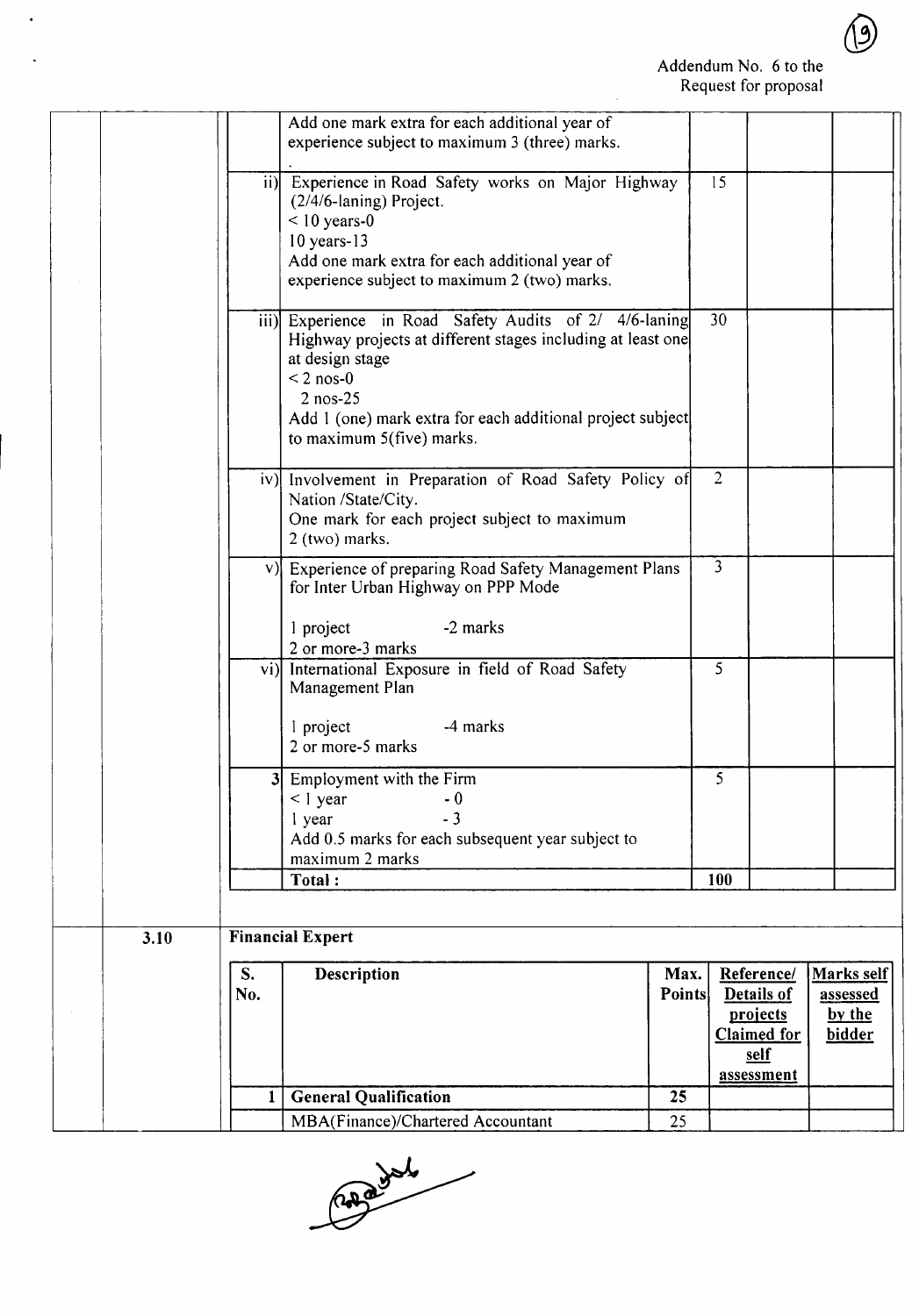$\mathsf{l}\mathsf{l}$ 

|                  | Team Leader Cum Senior Highway              |                  |                |
|------------------|---------------------------------------------|------------------|----------------|
| 1.               | Engineer                                    | 24               | 12             |
| $\overline{2}$ . | Senior Bridge Design Engineer               | $\overline{3}$   |                |
| 3.               | Resident cum Highway Engineer (2 nos.)      | 5448             | 612            |
| 4.               | Highway Design Engineer                     | $\overline{4}$   | $\overline{2}$ |
| 5.               | Bridge/Structural Engineer                  | 5                |                |
| 6.               | Senior Pavement Specialist                  | $\overline{3}$   | 1<br>1         |
|                  |                                             |                  |                |
| $\overline{7}$ . | Senior Quality cum Material Expert (2 nos.) | 3632             | $\overline{4}$ |
| $\overline{8}$ . | <b>Traffic and Transportation Expert</b>    | $\overline{3.5}$ | 0.5            |
| $\overline{9}$ . | Road Safety Expert                          | $\overline{5}$   | $\mathbf{1}$   |
| 10.              | Financial Expert                            | 3.5              | 0.5            |
| 11.              | Legal Expert                                | $\overline{2}$   | $\mathbf{I}$   |
|                  | Sub Total                                   | 143133           | 2636           |
|                  | <b>Total for Construction and O&amp;M</b>   |                  |                |
|                  | <b>B: Sub Professional Staff</b>            |                  |                |
| 12.              | Survey Engineer (2 nos)                     | 36               | 12             |
| 13.              | Assistant Highway Engineer (2nos)           | 42               | 6              |
| 14.              | CAD Expert                                  | $\overline{2}$   | $\overline{2}$ |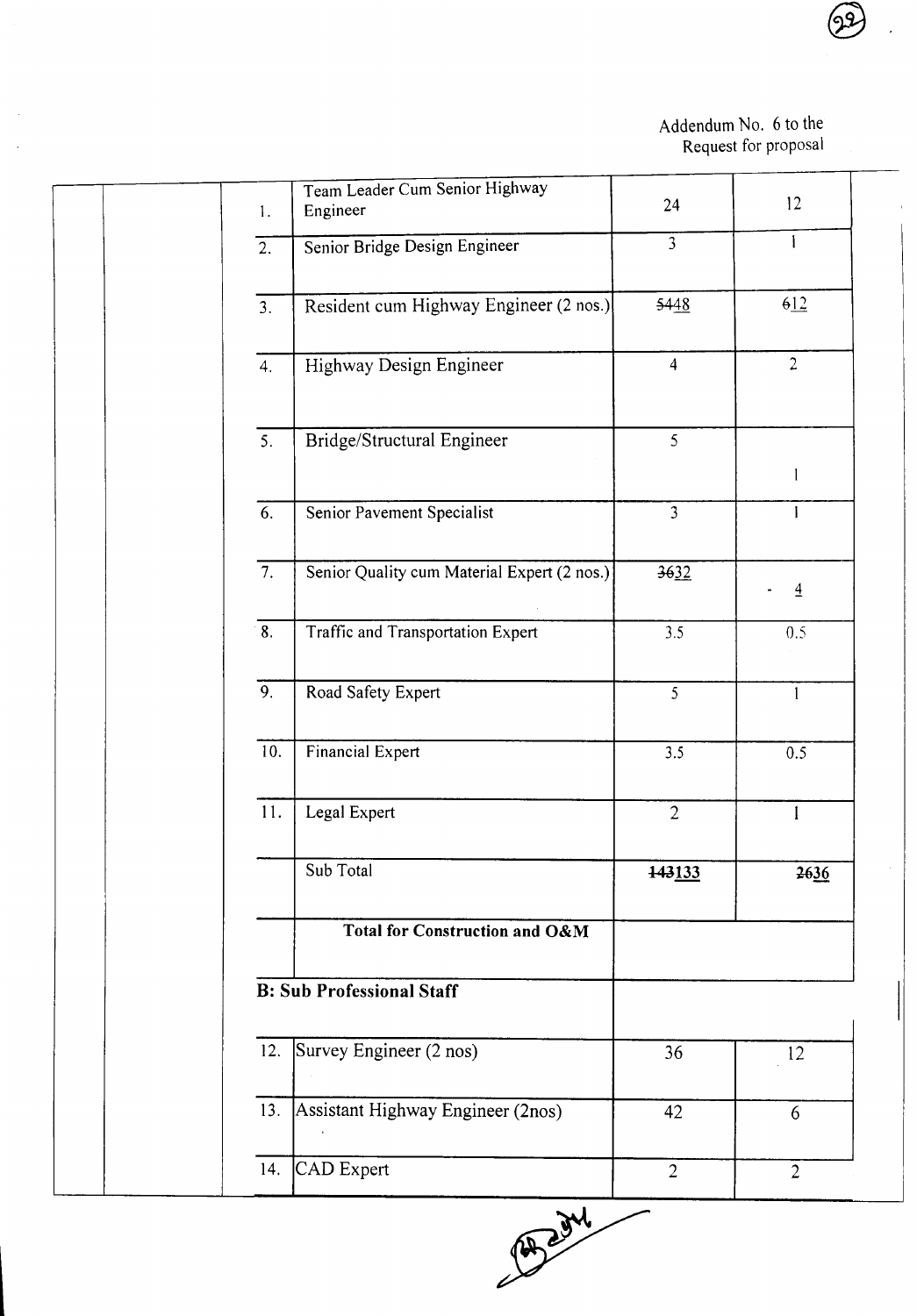61

|                                                 |           | experience subject to maximum 7 (seven) marks. |                                                                                                                                                                                                                                                                                                                    |                                                                                                                                                                                                                                                                                                                                             |                                                                                                                                                                                                                                                                                                                                                                                                                       |
|-------------------------------------------------|-----------|------------------------------------------------|--------------------------------------------------------------------------------------------------------------------------------------------------------------------------------------------------------------------------------------------------------------------------------------------------------------------|---------------------------------------------------------------------------------------------------------------------------------------------------------------------------------------------------------------------------------------------------------------------------------------------------------------------------------------------|-----------------------------------------------------------------------------------------------------------------------------------------------------------------------------------------------------------------------------------------------------------------------------------------------------------------------------------------------------------------------------------------------------------------------|
|                                                 |           | $-0$<br>$-17$                                  | 20                                                                                                                                                                                                                                                                                                                 |                                                                                                                                                                                                                                                                                                                                             |                                                                                                                                                                                                                                                                                                                                                                                                                       |
|                                                 |           | $-0$                                           | $\overline{10}$                                                                                                                                                                                                                                                                                                    |                                                                                                                                                                                                                                                                                                                                             |                                                                                                                                                                                                                                                                                                                                                                                                                       |
|                                                 |           | $-0$<br>$-3$                                   | 5 <sup>5</sup>                                                                                                                                                                                                                                                                                                     |                                                                                                                                                                                                                                                                                                                                             |                                                                                                                                                                                                                                                                                                                                                                                                                       |
|                                                 |           |                                                | 100                                                                                                                                                                                                                                                                                                                |                                                                                                                                                                                                                                                                                                                                             |                                                                                                                                                                                                                                                                                                                                                                                                                       |
| Section-6<br><b>TOR</b><br>Clause-15<br>Page-68 |           |                                                |                                                                                                                                                                                                                                                                                                                    |                                                                                                                                                                                                                                                                                                                                             |                                                                                                                                                                                                                                                                                                                                                                                                                       |
| Section-6<br><b>TOR</b><br>Enclosure-A          |           |                                                |                                                                                                                                                                                                                                                                                                                    |                                                                                                                                                                                                                                                                                                                                             |                                                                                                                                                                                                                                                                                                                                                                                                                       |
| Page-69                                         | S.<br>No. | <b>Key Personnel</b>                           | period of                                                                                                                                                                                                                                                                                                          | Man-month in<br>Development<br>and 12                                                                                                                                                                                                                                                                                                       |                                                                                                                                                                                                                                                                                                                                                                                                                       |
|                                                 |           |                                                | 24months                                                                                                                                                                                                                                                                                                           | period                                                                                                                                                                                                                                                                                                                                      |                                                                                                                                                                                                                                                                                                                                                                                                                       |
|                                                 |           |                                                |                                                                                                                                                                                                                                                                                                                    |                                                                                                                                                                                                                                                                                                                                             |                                                                                                                                                                                                                                                                                                                                                                                                                       |
|                                                 |           |                                                | project financing.<br>$<$ 4 years<br>4 years<br>experience subject to maximum 3 (three) marks.<br>sector.<br>$<$ l year<br>subject to maximum10 (ten) marks.<br>3 Employment with the Firm<br>$<$ 1 year<br>l year<br>maximum 2 marks<br>Total:<br>PERFORMANCE SECURITY<br>draft contract form<br>A: Key Personnel | ii) Experience in financial documentation related to<br>Add 1 (one) mark extra for each additional year of<br>iii) Advisory experience in Highway/transportation<br>Add 1 (one) mark extra for each year of experience<br>Add 0.5 marks for each subsequent year subject to<br><b>INDEPENDENT ENGINEERS</b><br>Man-month in<br>Construction | The successful consulting firm shall have to submit a Bank Guarantee (BG) foran<br>amount of 2.50% of the Contract Value within 15 days of issue of LOA.<br>The BG shall be valid for a period of 38 months i.e. upto 2 months beyond the expiry<br>of the Contract of 36 months. The BG shall be in the format specified in Appendix <sup>1</sup> -of<br>MAN - MONTHS INPUT FOR KEY PROFESSIONAL STAFF<br>months O&M |

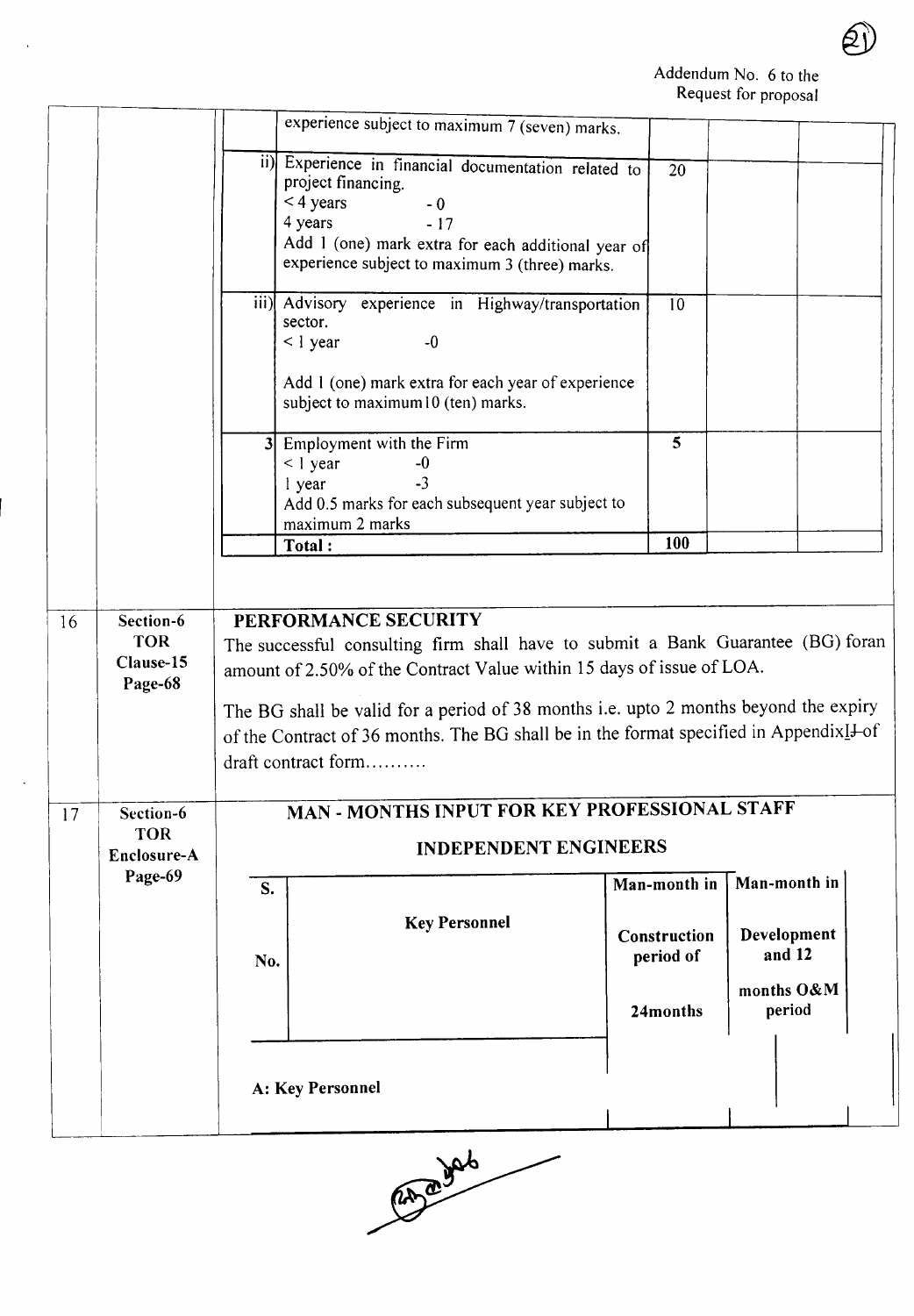| $\overline{21}$ | <b>SCC Clause</b> | The Authorised Representative is:                                                                                                    |
|-----------------|-------------------|--------------------------------------------------------------------------------------------------------------------------------------|
|                 | 1.9               | For the Client: Additional Chief Engineer (PPP)                                                                                      |
|                 | Page 105          |                                                                                                                                      |
|                 |                   | .                                                                                                                                    |
| 22              | <b>SCC Clause</b> | The time period shall be $36$ months $(3 6$ months for Development Period, $3024$                                                    |
|                 | 2.4               | monthsfor construction period and 3 6 months for O&M period)                                                                         |
|                 | Page105           |                                                                                                                                      |
| 23              | <b>SCC Clause</b> | Consultant will maintain at its expenses; Professional Liability Insurance including                                                 |
|                 | $3.4$ (ii)        | coverage for errors and omissions caused by Consultant's negligence in the                                                           |
|                 | Page 105          | performance of its duties under this agreement, (A) For the amount not exceeding                                                     |
|                 |                   | total payments for Professional Fees and Reimbursable Expenditures made or                                                           |
|                 |                   | expected to be made to the Consultants hereunder OR $(B)$ the proceeds, the                                                          |
|                 | $\mathcal{X}$     | Consultants may be entitled to receive from any insurance maintained by the                                                          |
|                 |                   | Consultants to cover such a liability, whichever of (A) or (B) is higher.                                                            |
|                 |                   |                                                                                                                                      |
| 24              | <b>SCC Clause</b> | Proceedings shall, unless otherwise agreed by the parties, be held in Delhilaipur.                                                   |
|                 | 8.2.5 a           |                                                                                                                                      |
|                 | Page 112          |                                                                                                                                      |
| 25              | <b>Appendix E</b> | The Consultants Key personnel and all other Professional / Sub Professional / Support                                                |
|                 | page117           | Staff / Sub-Consultancy personnel shall work 6 days (Mondays through Saturday)                                                       |
|                 |                   | every week and observe the Gazetted Holidays of Government of IndiaRajasthan as<br>Holidays with prior approval of Project Director. |
|                 |                   |                                                                                                                                      |
| 26              | Appendix I        | FORM OF PERFORMANCE SECURITY                                                                                                         |
|                 | page 121          | (PERFORMAMANCE BANK GUARANTEE)                                                                                                       |
|                 |                   | (Clause $-2015$ of TOR)                                                                                                              |
|                 |                   | .                                                                                                                                    |
| 27              | <b>Clause 18</b>  | RFP submission must be received not later than 1100 hrs on 24.01.2017 31.01.2017 in                                                  |
|                 | of Section 1      | the manner specified in the RFP document at the address given below:                                                                 |
|                 | page 07           |                                                                                                                                      |
| 28              | <b>Clause</b>     | Bid must be submitted online only through e-procurement portal of State Government                                                   |
|                 | 8.2.3. of         | i.e. http://eproc.rajasthan.gov.in using the digital signature of authorised representative                                          |
|                 | <b>Section 2</b>  | of the Bidder on or before $24.01.201731.01.2017$ - (upto 1100 hrs IST).                                                             |
|                 | page 19           |                                                                                                                                      |

CADE of My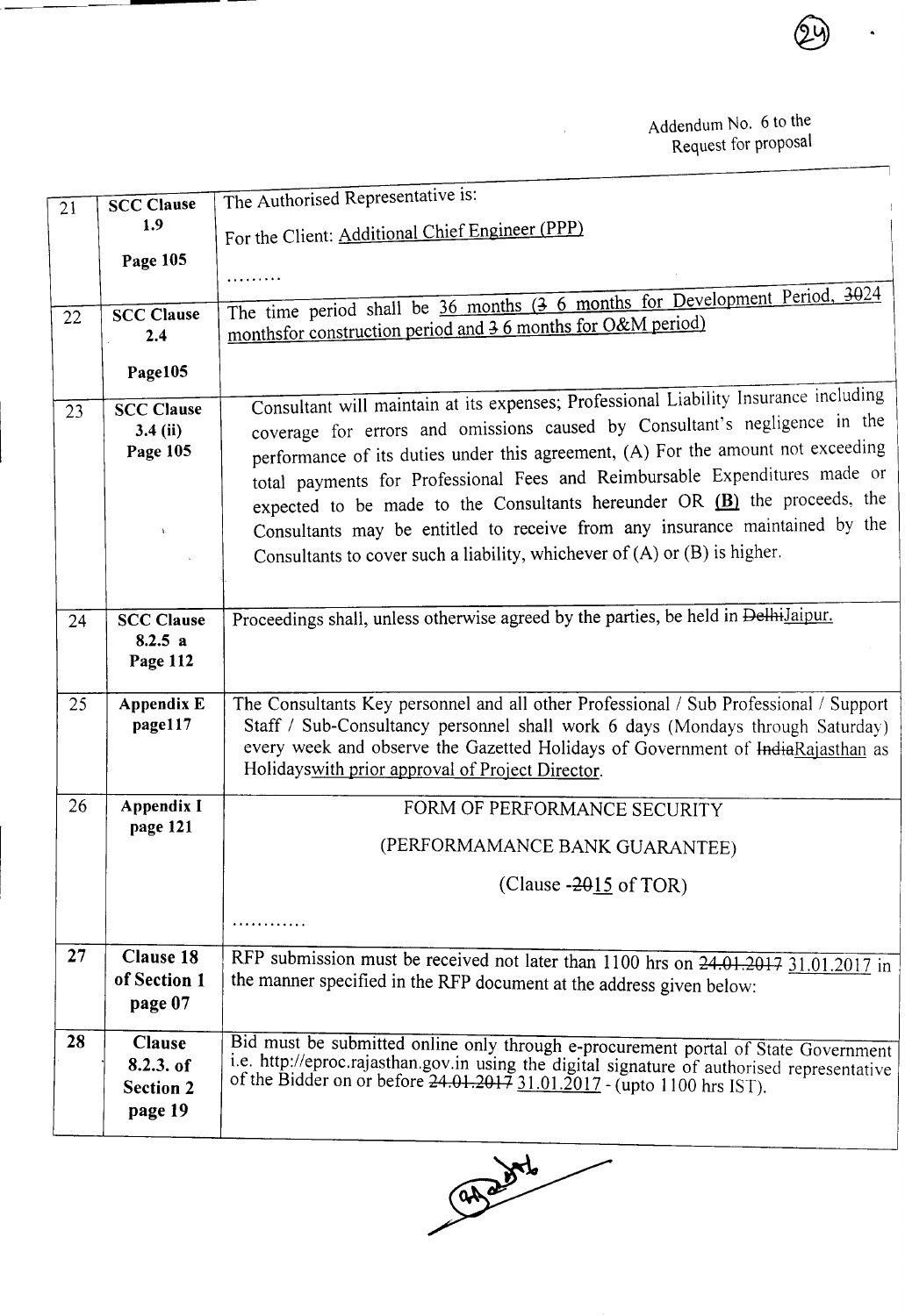|    |                                               | 15. |                                                         |                                                                                                                                                                                                                                                                                                                                                                                                                                                                                                                                                                                                                 |                | aust for proposal |
|----|-----------------------------------------------|-----|---------------------------------------------------------|-----------------------------------------------------------------------------------------------------------------------------------------------------------------------------------------------------------------------------------------------------------------------------------------------------------------------------------------------------------------------------------------------------------------------------------------------------------------------------------------------------------------------------------------------------------------------------------------------------------------|----------------|-------------------|
|    |                                               |     | Environmental Engineer                                  |                                                                                                                                                                                                                                                                                                                                                                                                                                                                                                                                                                                                                 | $\overline{2}$ |                   |
|    |                                               |     | 16. Assistant Bridge Engineer (2 nos)                   |                                                                                                                                                                                                                                                                                                                                                                                                                                                                                                                                                                                                                 | 36             | $\mathbf{0}$      |
|    |                                               | 17. |                                                         | Assistant Quality cum Material Engineer                                                                                                                                                                                                                                                                                                                                                                                                                                                                                                                                                                         |                |                   |
|    |                                               |     | (3nos)                                                  |                                                                                                                                                                                                                                                                                                                                                                                                                                                                                                                                                                                                                 | 66             | 6                 |
|    |                                               | 18. | Electrical Engineer                                     |                                                                                                                                                                                                                                                                                                                                                                                                                                                                                                                                                                                                                 | $\overline{4}$ | $\overline{2}$    |
|    |                                               | 19. | HTMS/Toll Expert                                        |                                                                                                                                                                                                                                                                                                                                                                                                                                                                                                                                                                                                                 | $\mathbf{1}$   | $\overline{0}$    |
|    |                                               | 20. | Quantity Surveyor                                       |                                                                                                                                                                                                                                                                                                                                                                                                                                                                                                                                                                                                                 | 24             | 6                 |
|    |                                               | 21. | Sub Total                                               |                                                                                                                                                                                                                                                                                                                                                                                                                                                                                                                                                                                                                 | 213            | 35                |
|    |                                               |     |                                                         | Total for Construction and O&M                                                                                                                                                                                                                                                                                                                                                                                                                                                                                                                                                                                  |                |                   |
| 18 | Appendix B-<br>Page-43                        |     | $work$                                                  | mobilization. The other inputs like support staff shall also be provided by the Consultant of an<br>acceptable type commensurating with the roles and responsibilities of each position.<br>We, the undersigned, offer to provide the consulting services for the<br>above in accordance with your Request for Proposal dated (Date), and our Proposal.<br>We are hereby submitting our TechnicalProposal, the Financial Proposal has been<br>uploaded on www.eproc.rajasthan.gov.inwhich includes this Technical Proposal<br>and a Financial Proposal sealed under a separate envelope for the above mentioned |                |                   |
| 19 | <b>SCC Clause</b><br>1.1(a)<br>Page 104       |     | $\frac{1}{1}$ $\frac{1}{2}$ $\frac{1}{2}$ (a) The words |                                                                                                                                                                                                                                                                                                                                                                                                                                                                                                                                                                                                                 |                |                   |
| 20 | <b>SCC</b><br><b>Clause 1.6.1</b><br>Page 104 |     | Client:                                                 | Public works Department of Rajasthan<br>NirmanBhawan, Jacob Road<br>JAIPUR 302006.                                                                                                                                                                                                                                                                                                                                                                                                                                                                                                                              |                |                   |
|    |                                               |     | Attention:                                              | <b>Additional Chief Engineer (PPP)</b>                                                                                                                                                                                                                                                                                                                                                                                                                                                                                                                                                                          |                |                   |
|    |                                               |     | Cable address:<br>Telex:                                | 0141-5110547                                                                                                                                                                                                                                                                                                                                                                                                                                                                                                                                                                                                    |                |                   |
|    |                                               |     | Fax:<br>.                                               | 0141-5110547                                                                                                                                                                                                                                                                                                                                                                                                                                                                                                                                                                                                    |                |                   |

 $\sim$ 

 $\blacksquare$ 

Î

 $\overline{ }$ 



 $\widehat{23}$